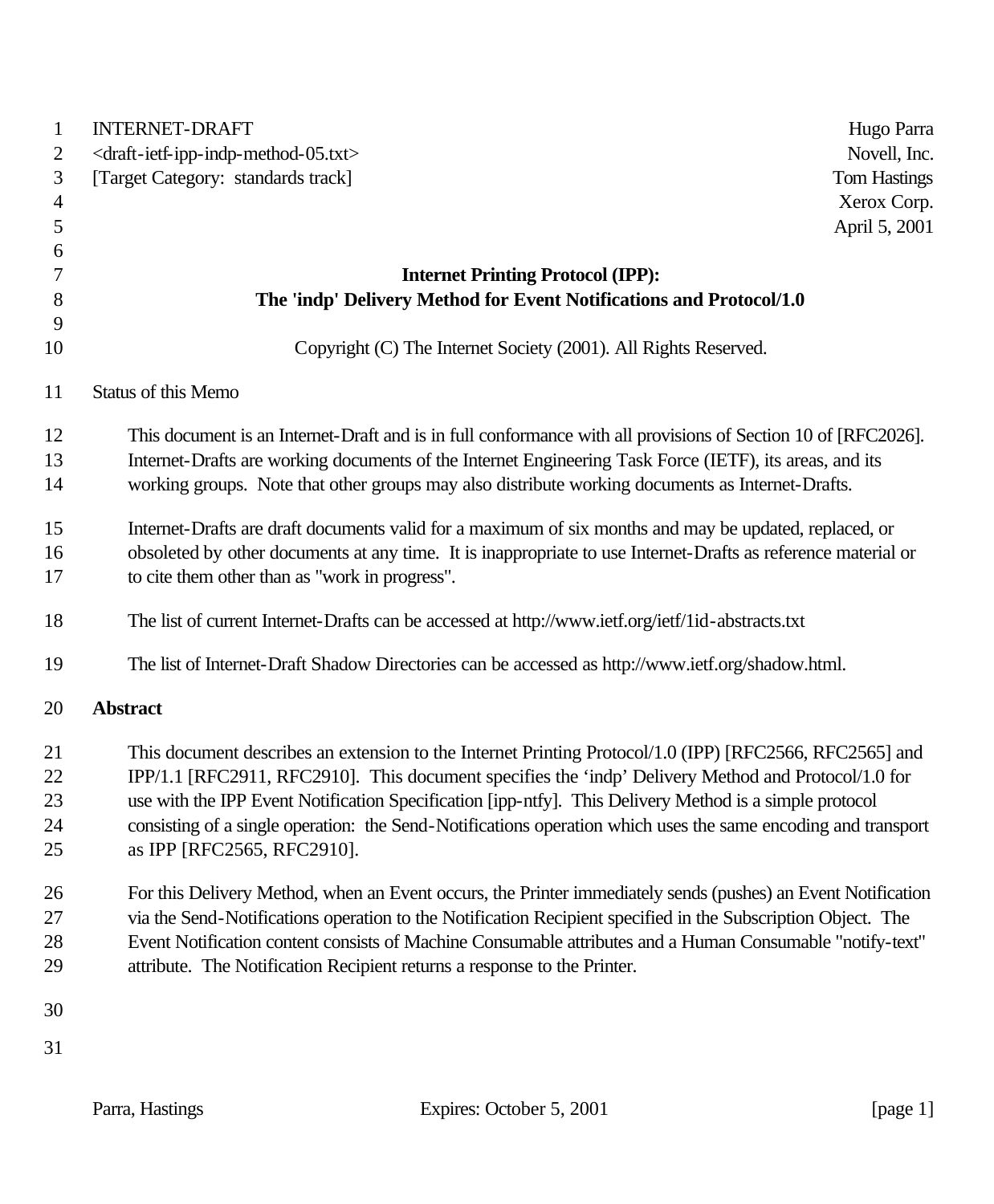| I<br>۰. |  |
|---------|--|

#### 32 **Table of Contents**

| 33 | $\mathbf{1}$<br>Introduction 4 |  |
|----|--------------------------------|--|
| 34 | $\overline{2}$                 |  |
| 35 | 3                              |  |
| 36 | 4                              |  |
| 37 | 5                              |  |
| 38 | 5.1                            |  |
| 39 | 5.2                            |  |
| 40 | 5.2.1                          |  |
| 41 | 5.3                            |  |
| 42 | 6                              |  |
| 43 | 6.1                            |  |
| 44 | 6.2                            |  |
| 45 | 6.2.1                          |  |
| 46 | 6.2.2                          |  |
| 47 | 7                              |  |
| 48 | 8                              |  |
| 49 | 8.1                            |  |
| 50 | 8.1.1                          |  |
| 51 | 8.1.2                          |  |
| 52 | 9                              |  |
| 53 | 9.1                            |  |
| 54 | 9.1.1                          |  |
| 55 | 9.1.2                          |  |
| 56 | 9.2                            |  |
| 57 | 9.2.1                          |  |
| 58 | 9.2.2                          |  |
| 59 |                                |  |
| 60 | 10.1                           |  |
| 61 | 10.2                           |  |
| 62 | 11                             |  |
| 63 | 11.1                           |  |
| 64 | 11.2                           |  |
| 65 |                                |  |
|    |                                |  |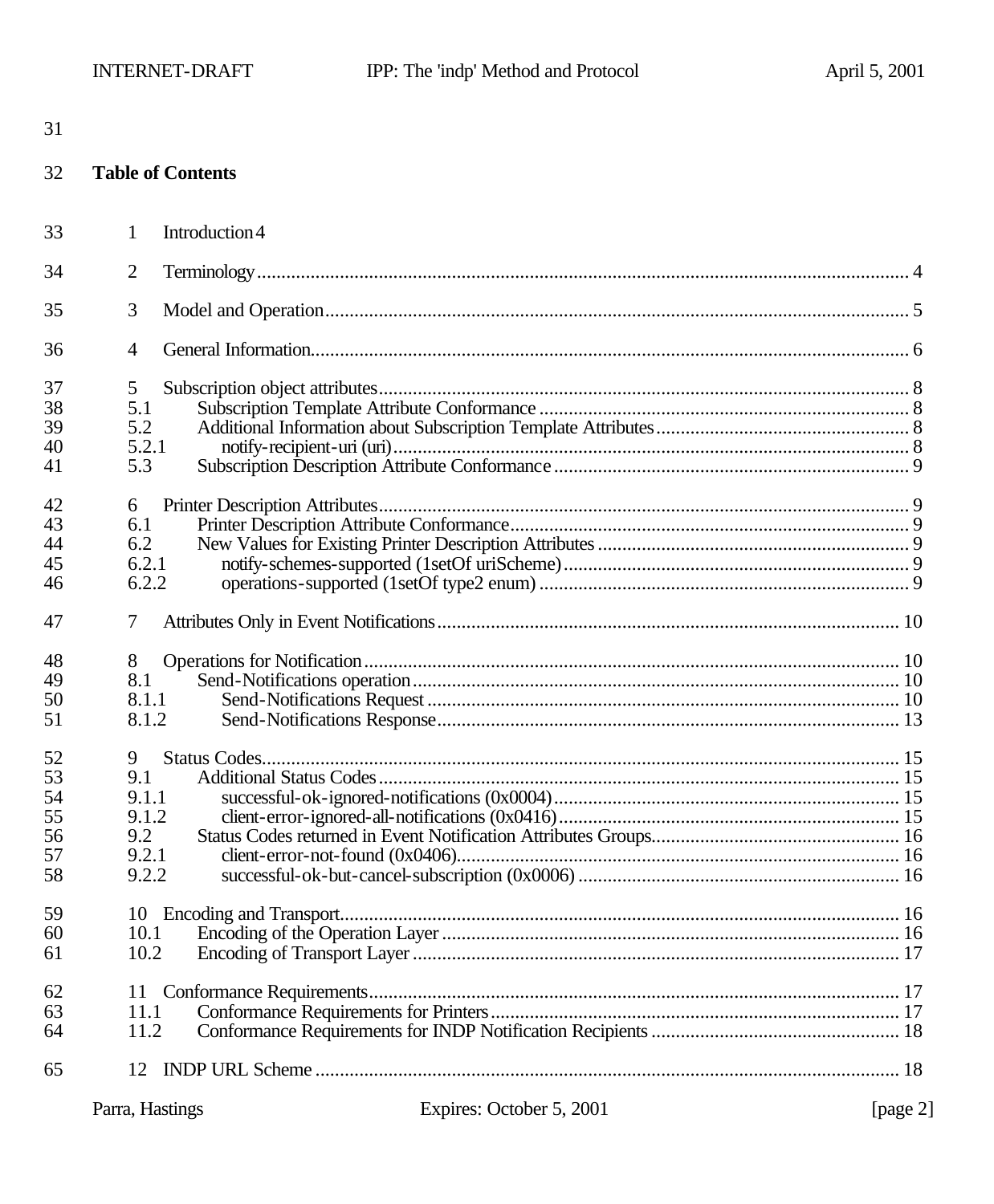| 66<br>67<br>68<br>69<br>70<br>71<br>72 | 12.1<br>12.2<br>12.3<br>12.4<br>12.5<br>12.5.1<br>12.5.2 |                  |  |
|----------------------------------------|----------------------------------------------------------|------------------|--|
| 73                                     |                                                          |                  |  |
| 74                                     | 13.1                                                     |                  |  |
| 75                                     | 13.2                                                     |                  |  |
| 76                                     | 13.2.1                                                   |                  |  |
| 77                                     | 13.2.2                                                   |                  |  |
| 78                                     | 13.3                                                     |                  |  |
| 79                                     |                                                          |                  |  |
| 80                                     |                                                          |                  |  |
| 81                                     | 15.1                                                     |                  |  |
| 82                                     |                                                          | 16 References 24 |  |
| 83                                     | 17                                                       |                  |  |
| 84                                     | 18                                                       |                  |  |
| 85<br>86                               | 19                                                       |                  |  |
| 87                                     | <b>Tables</b>                                            |                  |  |

| 88 |                                                                                           |  |
|----|-------------------------------------------------------------------------------------------|--|
| 89 |                                                                                           |  |
| 90 |                                                                                           |  |
| 91 |                                                                                           |  |
| 92 | Table 5 – Combinations of Events and Subscribed Events for "job-impressions-completed" 13 |  |
| 93 |                                                                                           |  |
| 94 |                                                                                           |  |
| 95 |                                                                                           |  |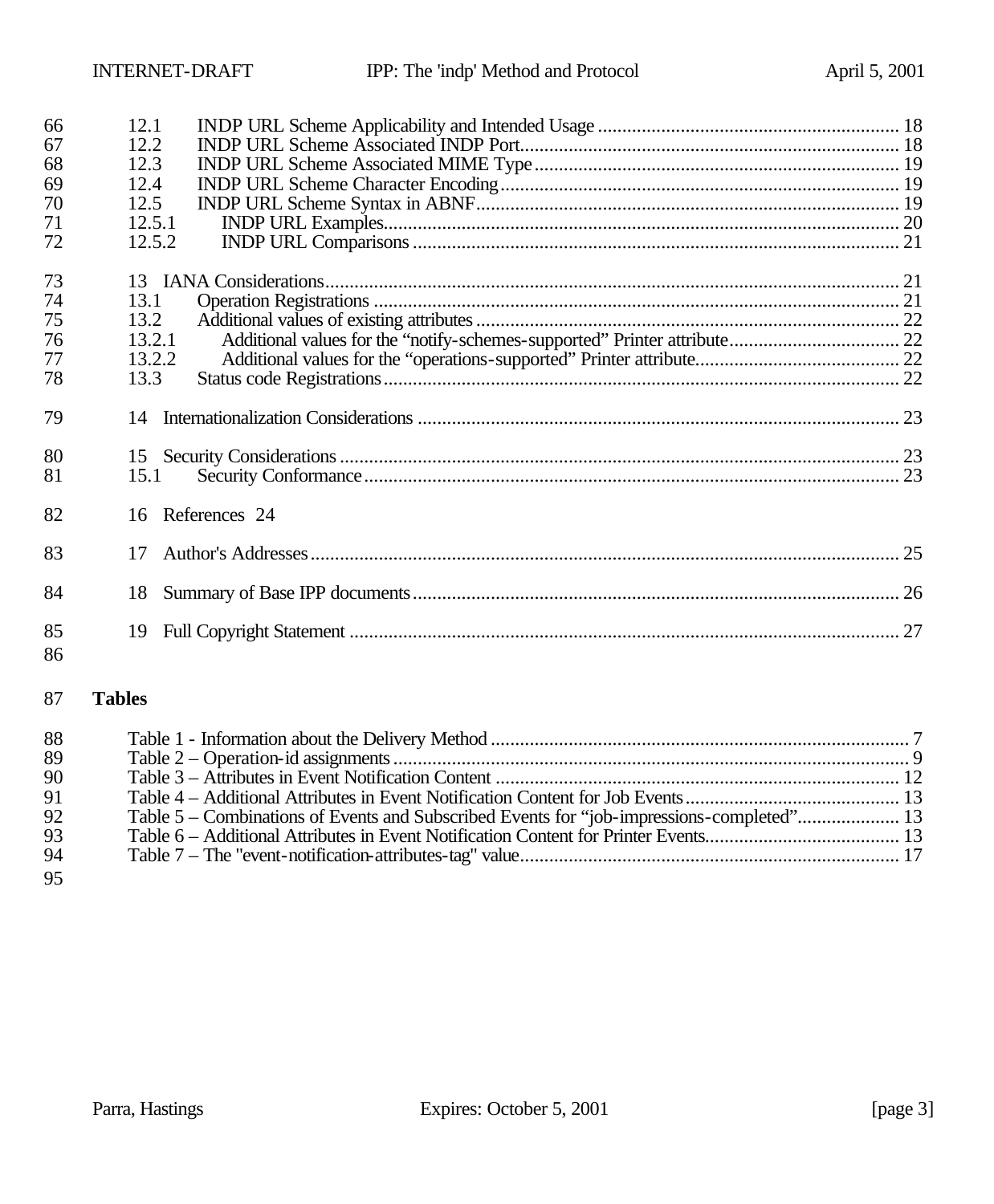### **1 Introduction**

 The "IPP Event Notification Specification" document [ipp-ntfy] defines an extension to Internet Printing 98 Protocol/1.0 (IPP) [RFC2566, RFC2565] and IPP/1.1 [RFC2911, RFC2910]. This extension defines operations that a client can perform in order to create *Subscription Objects* in a Printer and carry out other operations on them. A Subscription Object represents a Subscription abstraction. A client associates Subscription Objects with a particular Job by performing the Create-Job-Subscriptions operation or by submitting a Job with subscription information. A client associates Subscription Objects with the Printer by performing a Create-Printer-Subscriptions operation. Four other operations are defined for Subscription Objects: Get-Subscriptions-Attributes, Get-Subscriptions, Renew-Subscription, and Cancel-Subscription. The Subscription Object specifies that when one of the specified *Events* occurs, the Printer sends an asynchronous *Event Notification* to the specified *Notification Recipient* via the specified *Delivery Method* 107 (i.e., protocol).

 The "IPP Event Notification Specification" document [ipp-ntfy] specifies that each Delivery Method is defined in another document. This document is one such document, and it specifies the 'indp' Delivery Method. This Delivery Method is a simple protocol consisting of a single operation: the Send-Notifications operation which uses the same encoding and transport as IPP. This document defines version '1.0' of the protocol.

 For the 'indp' Delivery Method, an IPP Printer sends (pushes) a Send-Notifications operation request containing one or more Event Notifications to the Notification Recipient specified in the Subscription Object. The Event Notification content consists of Machine Consumable attributes and a Human Consumable "notify-text" attribute.

 The Notification Recipient receives the Event Notification as a Send-Notifications operation, in the same way as an IPP Printer receives IPP operations. The Notification Recipient returns a response to the Printer.

# **2 Terminology**

- This section defines the following terms that are used throughout this document:
- Terms such as attributes, keywords, and support. These terms have special meaning and are defined in 121 the model terminology [RFC2911] section 12.2.
- Capitalized terms, such as MUST, MUST NOT, REQUIRED, SHOULD, SHOULD NOT, MAY, NEED NOT, and OPTIONAL, have special meaning relating to conformance as specified in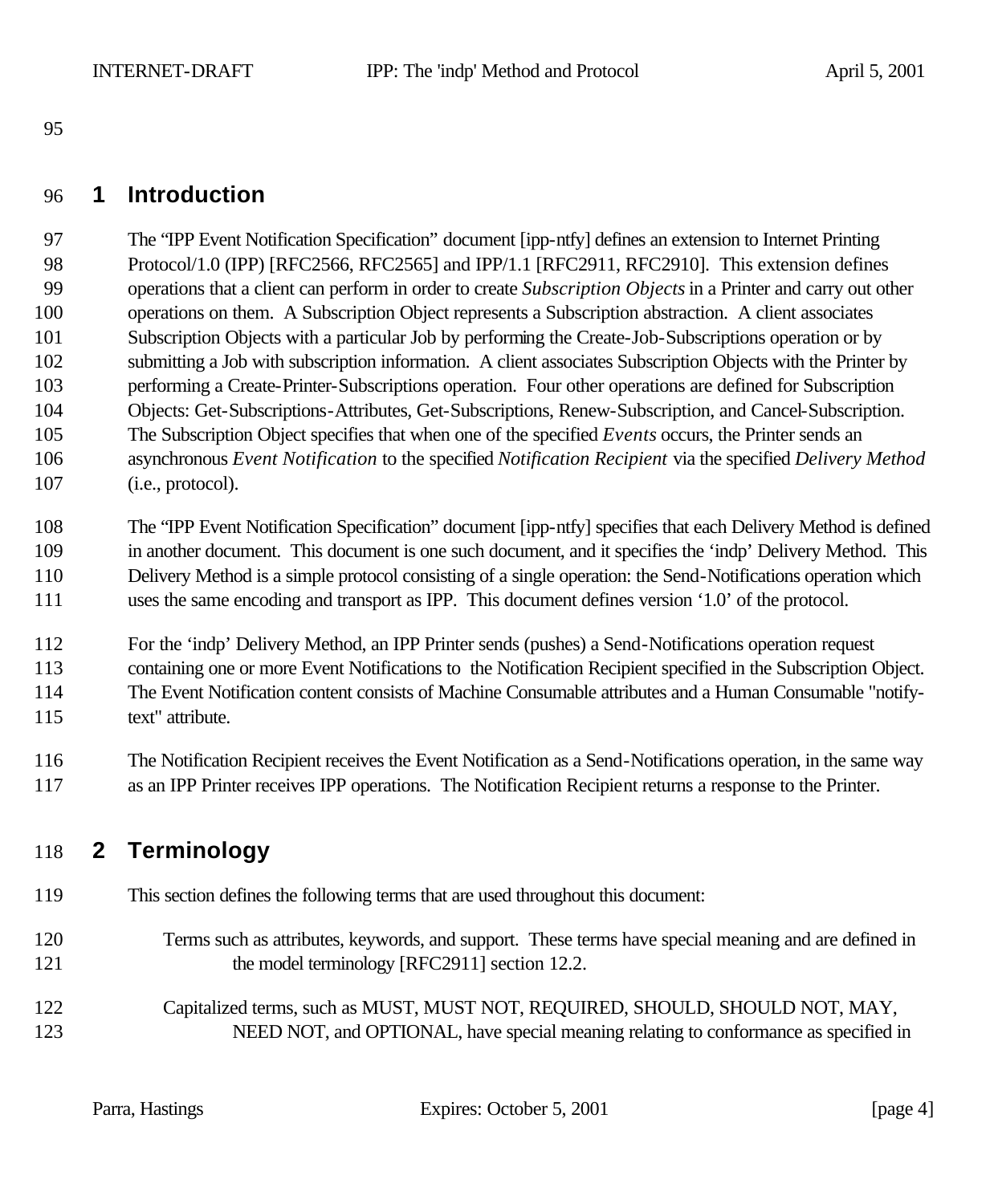| 124 | RFC 2119 [RFC2119] and [RFC2911] section 12.1. These terms refer to conformance to                        |
|-----|-----------------------------------------------------------------------------------------------------------|
| 125 | this document, if this document is implemented.                                                           |
| 126 | Capitalized terms, such as Notification Recipient, Event Notification, Printer, etc., that are defined in |
| 127 | [ipp-ntfy] with the same meanings and are not reproduced here.                                            |
| 128 | <b>Event Notification Attributes Group</b> – The attributes group in a request that contains Event        |
| 129 | Notification Attributes in a request or response.                                                         |

### **3 Model and Operation**

 See [ipp-ntfy] for the description of the Event Notification Model and Operation. This Delivery Method takes advantage of combining several Event Notifications into a single Compound Event Notification that is delivery by a single Send-Notification operation to a single Notification Recipient.

 When creating each Subscription object, the client supplies the "notify-recipient" (uri) Subscription Template attribute. The "notify-recipient" attribute specifies both a single Notification Recipient that is to receive the Notifications when subsequent events occur and the method for notification delivery that the IPP Printer is to use. For the Notification Delivery Method defined in this document, the notification method is 'indp' and the rest of the URI is the address of the Notification Recipient to which the IPP Printer will send the Send-Notifications operation.

 The 'indp' Notification Delivery Method defined in this document uses a client/server protocol paradigm. The "client" in this relationship is the Printer described in [ipp-ntfy] while the "server" is the Notification Recipient. The Printer invokes the Send-Notifications operation to communicate IPP Event Notification contents to the Notification Recipient. The Notification Recipient only conveys information to the Printer in the form of responses to the operations initiated by the Printer.

 Printers that implement the 'indp' Notification Delivery Method will need to include an HTTP client stack while Notification Recipients that implement this Delivery Method will need to support an HTTP server stack. See 147 section 10.2 for more details.

- If the client wants the Printer to send Event Notifications via the 'indp' Delivery Method, the client MUST choose a value for "notify-recipient-uri" attribute which conforms to the rules of section 5.2.1.
- When an Event occurs, the Printer MUST immediately:
- 1. Find all pertinent Subscription Objects P according to the rules of section 9 of [ipp-ntfy], AND
- 2. Find the subset M of these Subscription Objects P whose "notify-recipient-uri" attribute has a scheme value of 'indp', AND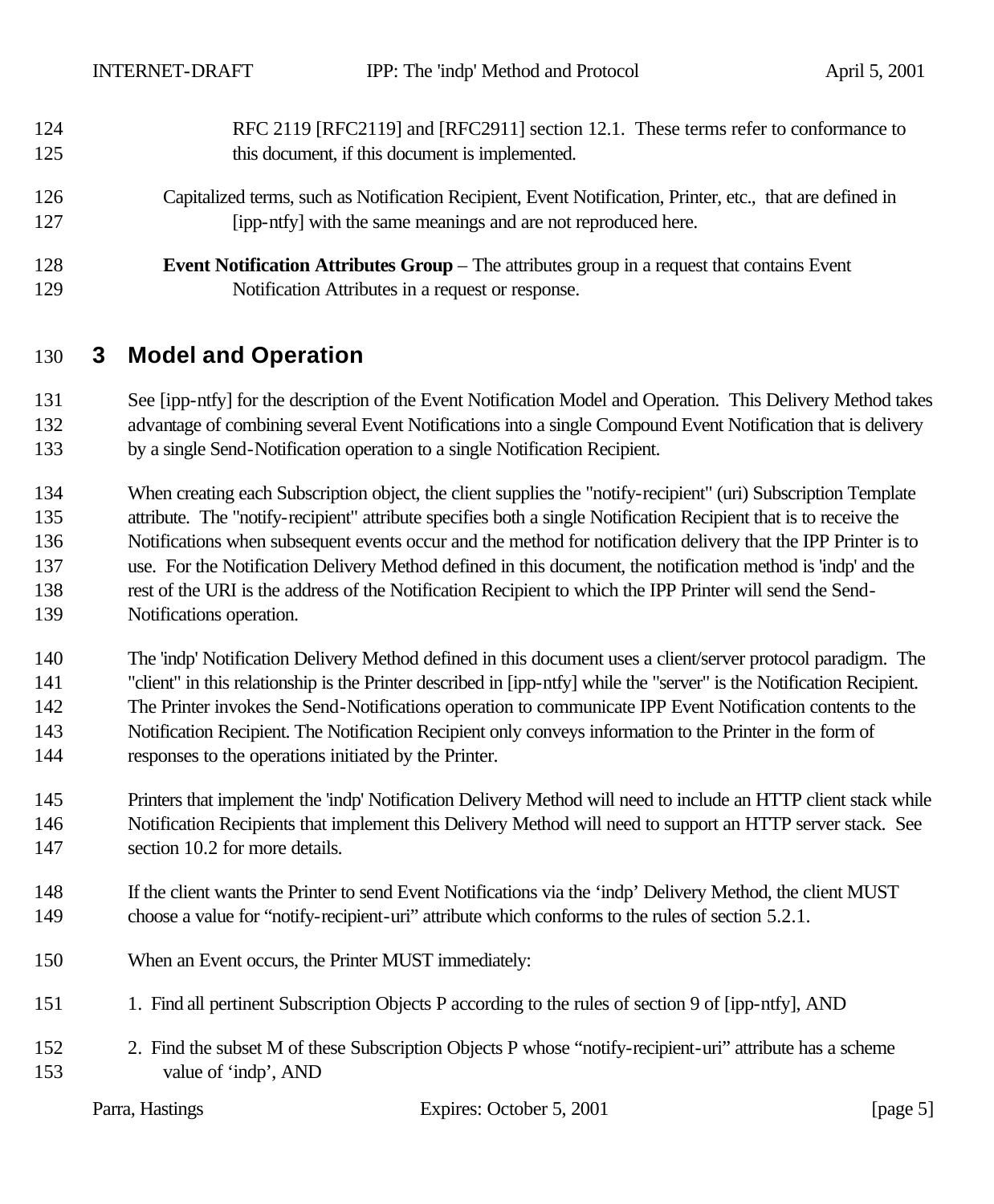| 154        | 3. For each Subscription Object in M, the Printer MUST                                                                                                                      |
|------------|-----------------------------------------------------------------------------------------------------------------------------------------------------------------------------|
| 155        | generate a Send-Notifications request as specified in section 8.1.1 AND<br>a)                                                                                               |
| 156<br>157 | send the Send-Notifications request to the Notification Recipient specified by the address part of the<br>b)<br>"notify-recipient-uri" attribute value (see section 5.2.1). |
| 158        | If several events occur sufficiently close to one another for the same or different Subscription objects, but with                                                          |
| 159        | the same Notification Recipient, the Printer MAY combine them into a single Send-Notifications request using                                                                |
| 160        | a separate Event Notification Attributes group for each event (see section 8.1.1).                                                                                          |

# **4 General Information**

If a Printer supports this Delivery Method, Table 1 lists its characteristics.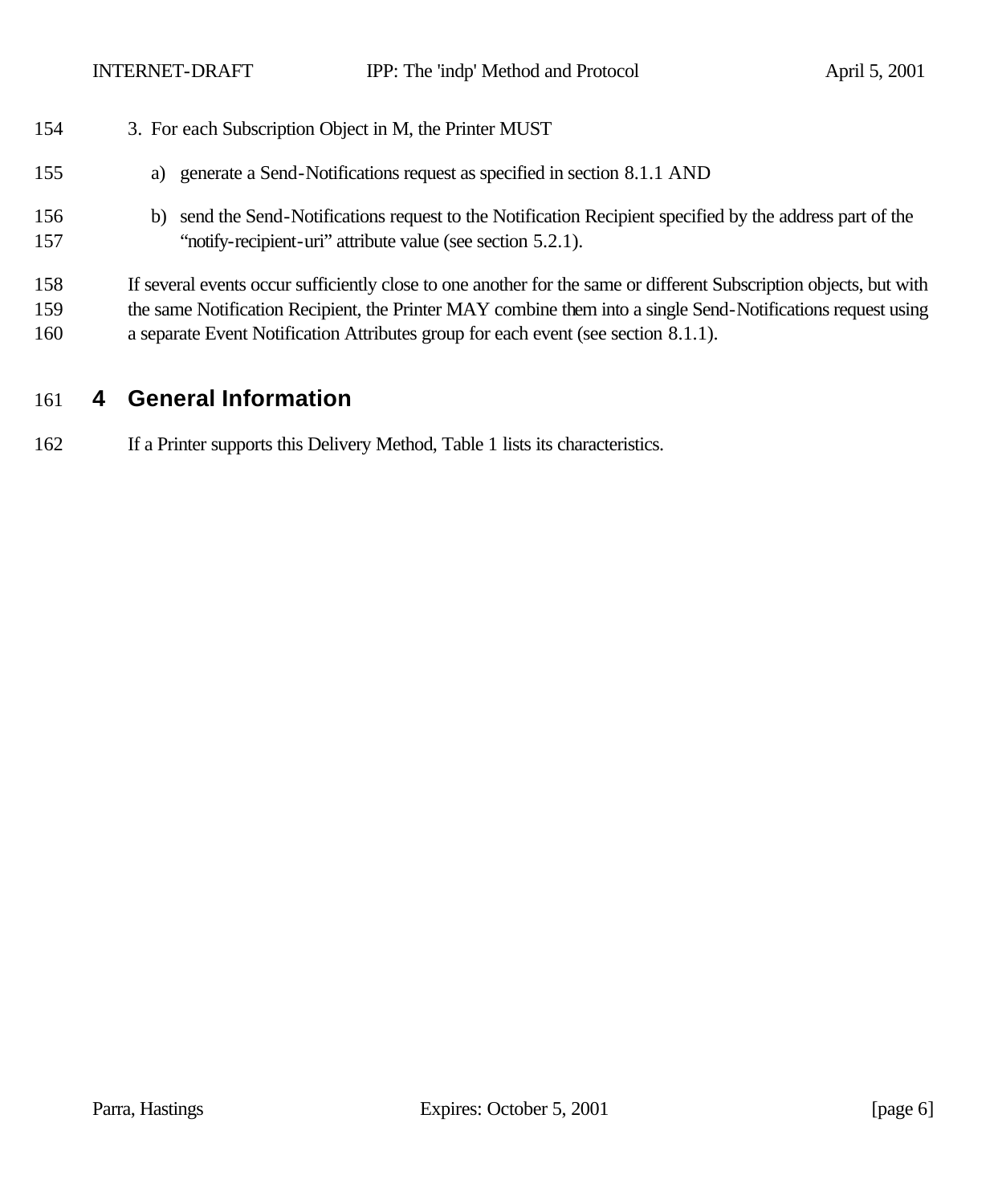|                  | Document Method conformance requirement                                                                                                                                                                                                                                                                                                                                                                                                                           | 'indp' realization                                                                                                                                                                      |
|------------------|-------------------------------------------------------------------------------------------------------------------------------------------------------------------------------------------------------------------------------------------------------------------------------------------------------------------------------------------------------------------------------------------------------------------------------------------------------------------|-----------------------------------------------------------------------------------------------------------------------------------------------------------------------------------------|
| 1.               | What is the URL scheme name for the Delivery<br>Method?                                                                                                                                                                                                                                                                                                                                                                                                           | indp                                                                                                                                                                                    |
| 2.               | Is the Delivery Method is REQUIRED,<br>RECOMMENDED, or OPTIONAL for an IPP<br>Printer to support?                                                                                                                                                                                                                                                                                                                                                                 | <b>RECOMMENDED</b>                                                                                                                                                                      |
| 3.               | What transport and delivery protocol does the<br>Printer use to deliver the Event Notification<br>content, i.e., what is the entire network stack?                                                                                                                                                                                                                                                                                                                | A Printer MUST support a complete HTTP/1.1<br>stack [RFC2616]                                                                                                                           |
| $\overline{4}$ . | Can several Event Notifications be combined<br>into a Compound Event Notification?                                                                                                                                                                                                                                                                                                                                                                                | A Printer implementation MAY combine several<br>Event Notifications into a single Event<br>Notifications request as separate Event<br>Notification Attributes Groups, see section 8.1.1 |
| 5.               | Is the Delivery Method initiated by the<br>Notification Recipient (pull), or by the Printer<br>$(push)$ ?                                                                                                                                                                                                                                                                                                                                                         | This Delivery Method is a push.                                                                                                                                                         |
| 6.               | Is the Event Notification content Machine<br>Consumable or Human Consumable?                                                                                                                                                                                                                                                                                                                                                                                      | Machine Consumable with the "notify-text"<br>attribute being Human Consumable                                                                                                           |
| 7.               | What section in this document answers the<br>following question? For a Machine Consumable<br>Event Notification, what is the representation<br>and encoding of values defined in section 9.1 of<br>[ipp-ntfy] and the conformance requirements<br>thereof? For a Human Consumable Event<br>Notification, what is the representation and<br>encoding of pieces of information defined in<br>section 9.2 of [ipp-ntfy] and the conformance<br>requirements thereof? | The representation and encoding is the same as<br>IPP. See section 8.1.1                                                                                                                |
| 8.               | What are the latency and reliability of the<br>transport and delivery protocol?                                                                                                                                                                                                                                                                                                                                                                                   | Same as for IPP/1.0 or IPP/1.1 itself (see<br>$[RFC2911]$ .                                                                                                                             |
| 9.               | What are the security aspects of the transport<br>and delivery protocol, e.g., how it is handled in<br>firewalls?                                                                                                                                                                                                                                                                                                                                                 | See section 15                                                                                                                                                                          |
| 10.              | What are the content length restrictions?                                                                                                                                                                                                                                                                                                                                                                                                                         | They are the same as for $IPP/1.0$ and $IPP/1.1$<br>itself (see [RFC2911]).                                                                                                             |
| 11.              | What are the additional values or pieces of                                                                                                                                                                                                                                                                                                                                                                                                                       | A new Event Notifications attribute group (see                                                                                                                                          |

#### 163 **Table 1 - Information about the Delivery Method**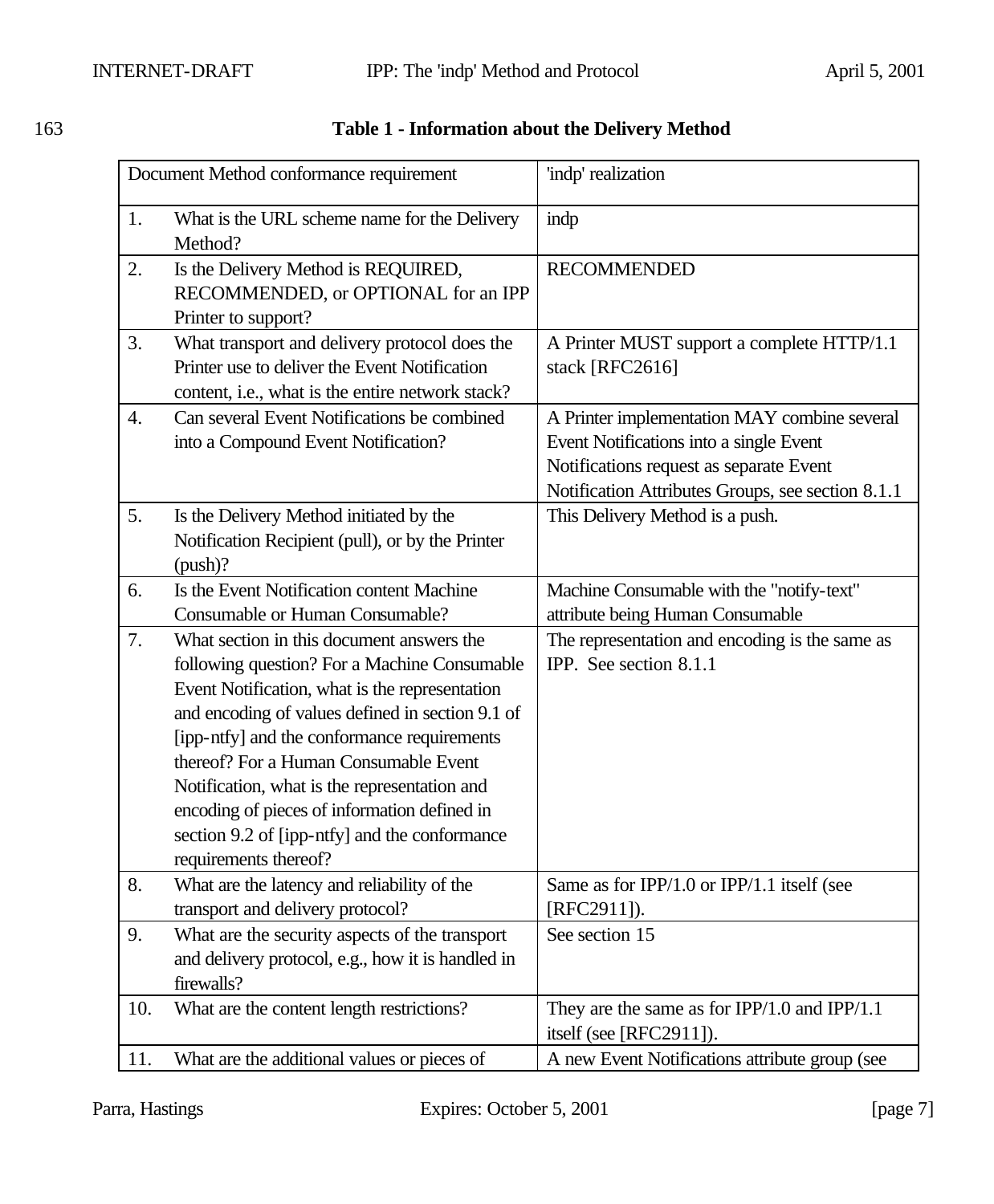| Document Method conformance requirement                                                                   |                                                                                                                                          | 'indp' realization                                                                   |
|-----------------------------------------------------------------------------------------------------------|------------------------------------------------------------------------------------------------------------------------------------------|--------------------------------------------------------------------------------------|
| information that a Printer sends in an Event<br>Notification and the conformance requirements<br>thereof? |                                                                                                                                          | section 10.1) and additional status codes for use<br>in the response (see section 9) |
| 12.                                                                                                       | What are the additional Subscription Template<br>and/or Subscription Description attributes and<br>the conformance requirements thereof? | None                                                                                 |
| 13.                                                                                                       | What are the additional Printer Description<br>attributes and the conformance requirements<br>thereof?                                   | None                                                                                 |

164

165 The remaining sections of this document parallel the sections of [ipp-ntfy].

## 166 **5 Subscription object attributes**

167 This section defines the Subscription object conformance requirements for Printers.

#### 168 **5.1 Subscription Template Attribute Conformance**

169 The 'indp' Delivery Method has the same conformance requirements for Subscription Template attributes as 170 defined in [ipp-ntfy]. The 'indp' Delivery Method does not define any addition Subscription Template 171 attributes.

### 172 **5.2 Additional Information about Subscription Template Attributes**

173 This section defines additional information about Subscription Template attributes defined in [ipp-ntfy].

#### 174 **5.2.1 notify-recipient-uri (uri)**

- 175 This section describes the syntax of the value of this attribute for the 'indp' Delivery Method. The syntax for 176 values of this attribute for other Delivery Method is defined in other Delivery Method Documents.
- 177 In order to support the 'indp' Delivery Method and Protocol, the Printer MUST support the following syntax:
- 178 The 'indp://' URI scheme. The remainder of the URI indicates the host name or host address (and 179 optional path) of the Notification Recipient that is to receive the Send-Notification operation. See 180 section 12 for a complete definition of the syntax of the INDP URL.

|  | Parra, Hastings |
|--|-----------------|
|--|-----------------|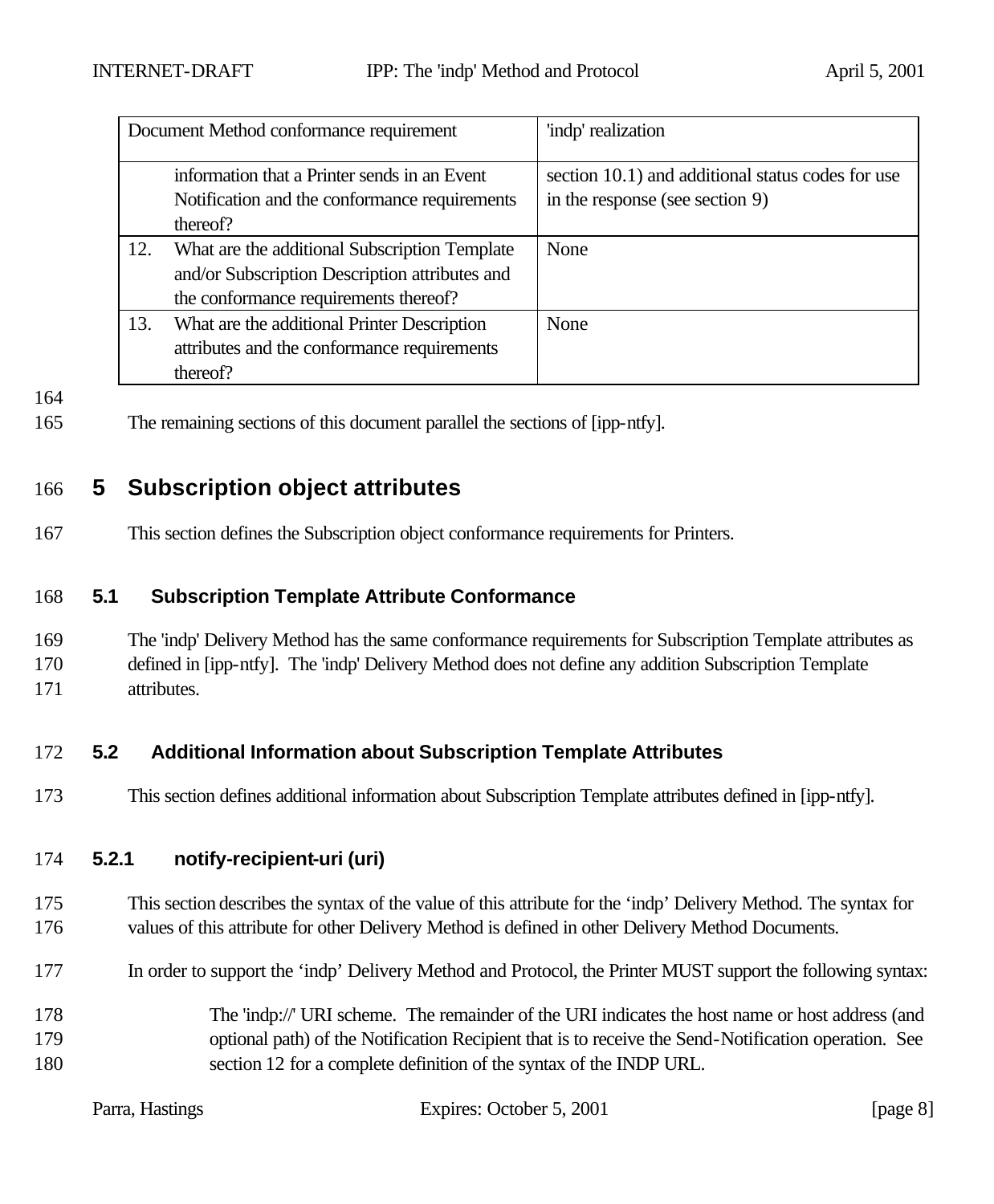#### **5.3 Subscription Description Attribute Conformance**

 The 'indp' Delivery Method has the same conformance requirements for Subscription Description attributes as defined in [ipp-ntfy]. The 'indp' Delivery Method does not define any addition Subscription Description attributes.

### **6 Printer Description Attributes**

This section defines the Printer Description Attributes conformance requirements for Printers.

#### **6.1 Printer Description Attribute Conformance**

- The 'indp' Delivery Method has the same conformance requirements for Printer Description attributes as
- defined in [ipp-ntfy]. The 'indp' Delivery Method does not define any addition Printer Description attributes.

#### **6.2 New Values for Existing Printer Description Attributes**

This section defines additional values for existing Printer Description attributes.

### **6.2.1 notify-schemes-supported (1setOf uriScheme)**

- The following "notify-schemes-supported" value is added in order to support the new Delivery Method defined in this document:
- 'indp' The IPP Notification Delivery Method defined in this document.

#### **6.2.2 operations-supported (1setOf type2 enum)**

 Table 2 lists the "operation-id" value added in order to support the new operation defined in this document. The operation-id is assigned in the same name space as other operations that a Printer supports. However, a Printer MUST NOT include this value in its "operations-supported" attribute unless it can accept the Send-Notifications request.

| 201 | Table 2 – Operation-id assignments |
|-----|------------------------------------|
|-----|------------------------------------|

| $v_{\text{alue}}$ | <b>Operation Name</b> |
|-------------------|-----------------------|
| 0x001D            | Send-Notifications    |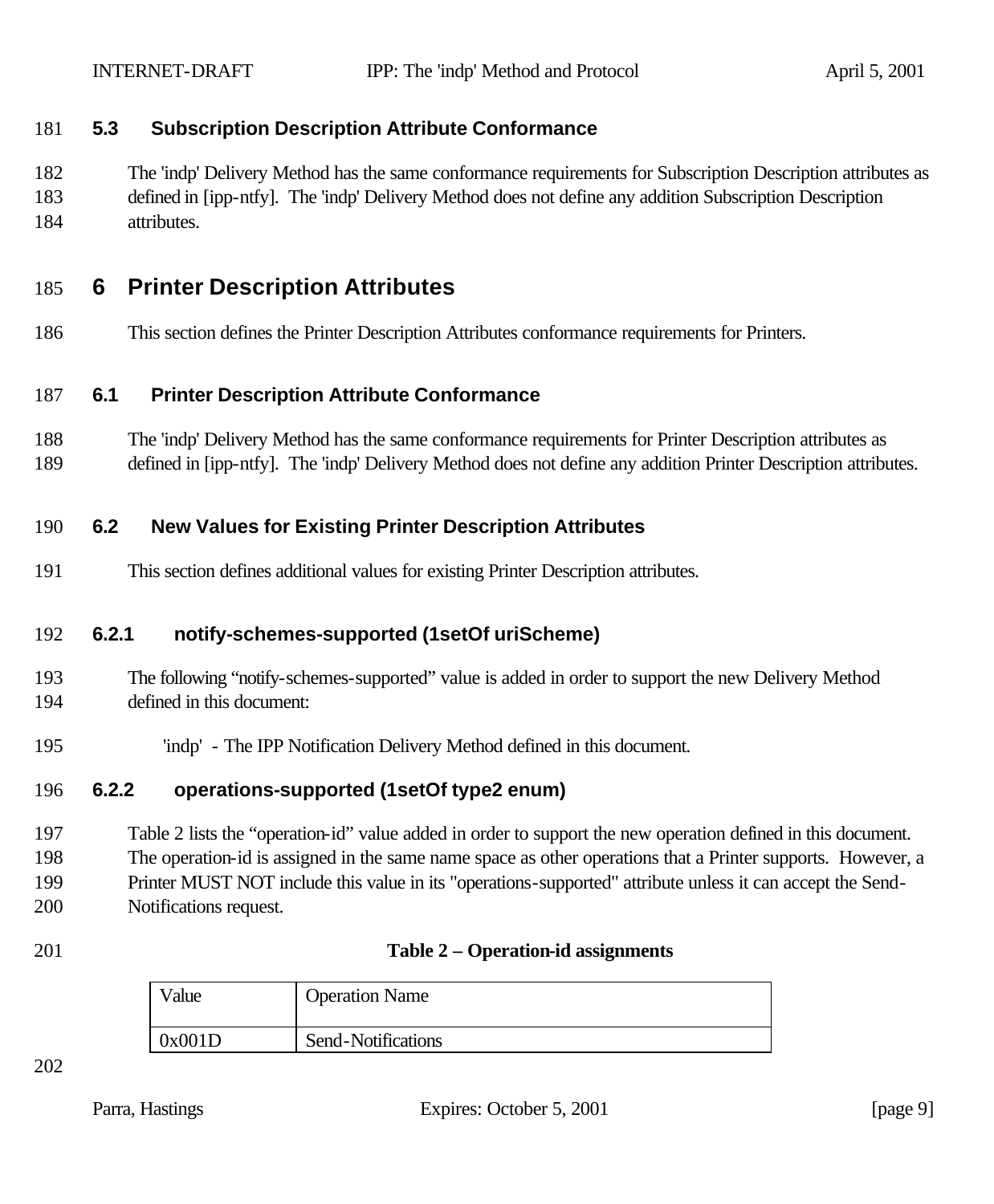## **7 Attributes Only in Event Notifications**

No additional attributes are defined only for use in Event Notifications besides those defined in [ipp-ntfy].

### **8 Operations for Notification**

This section defines the operation for Event Notification using the 'indp' Delivery Method.

 There is only one operation defined: Send-Notifications. Section 6.2.2 assigns of the "operation-id" for the Send-Notifications operation and the following section defined the operation.

#### **8.1 Send-Notifications operation**

- This REQUIRED operation allows a Printer to send one or more Event Notifications to a Notification Recipient using HTTP.
- The Printer composes the information defined for an IPP Notification [ipp-ntfy] and sends it using the Sent-Notifications operation to the Notification Recipient supplied in the Subscription object.
- The Send-Notifications operation uses the operations model defined by IPP [RFC2566]. This includes, the
- use of a URI as the identifier for the target of each operation, the inclusion of a version number, operation-id,
- and request-id in each request, and the definition of attribute groups. The Send-Notifications operation uses
- the Operation Attributes group, but currently has no need for the Unsupported Attributes, Printer Object
- Attributes, and Job-Object Attributes groups. However, it uses a new attribute group, the Event Notification Attributes group.
- The Notification Recipient MUST accept the request in any state. There is no state defined for the Notification Recipient for this Delivery Method.
- Access Rights: Notification Recipient MAY enforce access rights. If the Printer receives a rejection with these status codes: 'client-error-forbidden', 'client-error-not-authenticated', or 'client-error-not-authorized' status code , the Printer SHOULD cancel the subscription.

### **8.1.1 Send-Notifications Request**

- Every operation request MUST contains the following parameters (see [RFC2911] section 3.1.1):
- 227 a "version-number"  $1.0'$  the version of the 'indp' protocol is '1.0'.
- an "operation-id" the value defined in Table 2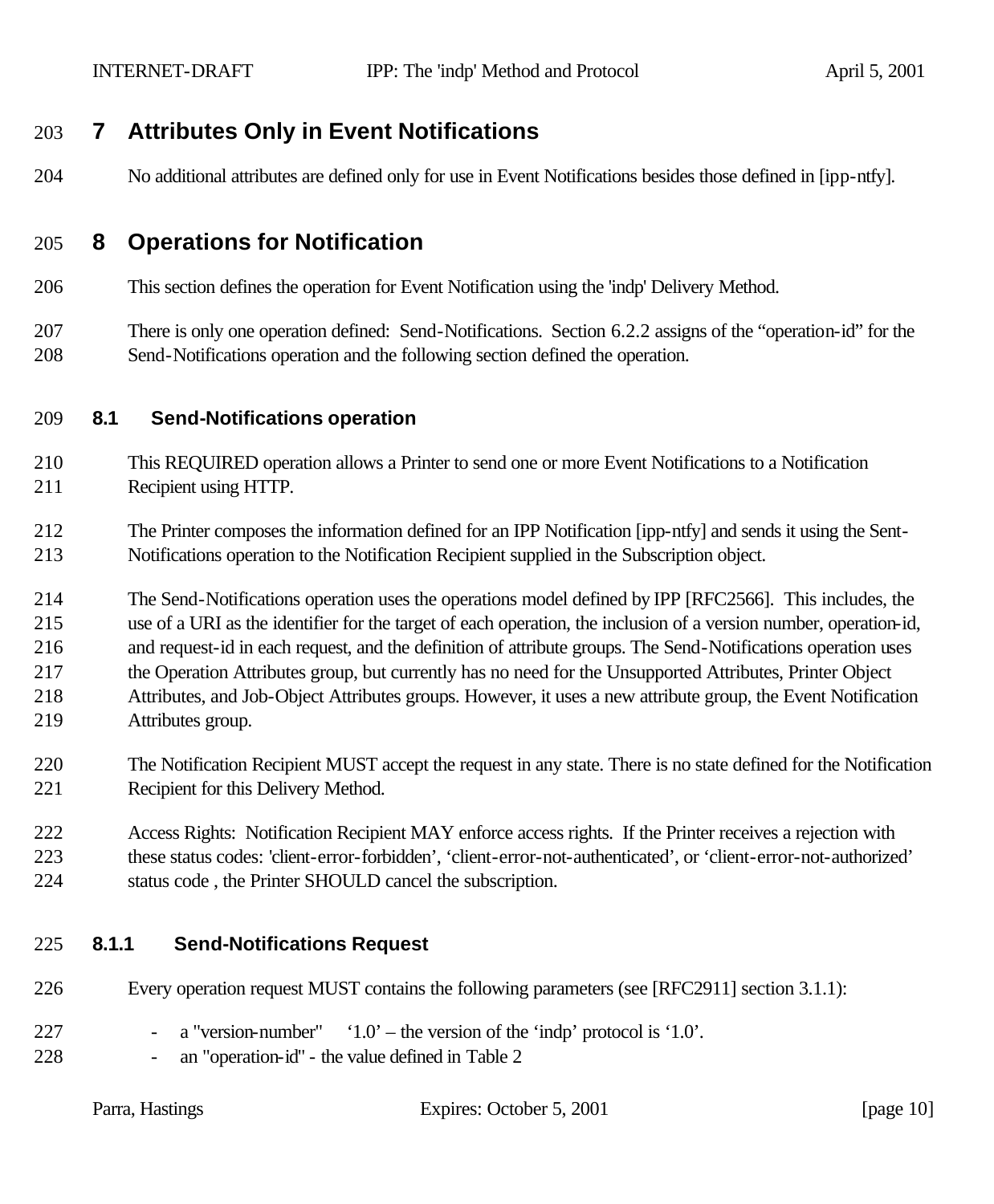INTERNET-DRAFT IPP: The 'indp' Method and Protocol April 5, 2001

| 229<br>230 | a "request-id" - the request id (see [RFC2911] section 3.1.2).                                          |
|------------|---------------------------------------------------------------------------------------------------------|
| 231        | The following groups of attributes MUST be part of the Send-Notifications Request:                      |
| 232        | Group 1: Operation Attributes                                                                           |
| 233        | Natural Language and Character Set:                                                                     |
| 234        | The "attributes-charset" and "attributes-natural-language" attributes as defined in [RFC2911] section   |
| 235        | 3.1.4.1.                                                                                                |
| 236        | The Printer MUST use the values of "notify-charset" and "notify-natural-language", respectively,        |
| 237        | from one Subscription Object associated with the Event Notifications in this request.                   |
| 238        | Normally, there is only one matched Subscription Object, or the value of the "notify-charset" and       |
| 239        | "notify-natural-language" attributes is the same in all Subscription Objects. If not, the Printer MUST  |
| 240        | pick one Subscription Object from which to obtain the value of these attributes. The algorithm for      |
| 241        | picking the Subscription Object is implementation dependent. The choice of natural language is not      |
| 242        | critical because 'text' and 'name' values can override the "attributes-natural-language" Operation      |
| 243        | attribute. The Printer's choice of charset is critical because a bad choice may leave it unable to send |
| 244        | some 'text' and 'name' values accurately.                                                               |
| 245        | Target:                                                                                                 |
| 246        | A copy of the Subscription object's "notify-recipient-uri" (uri) attribute which is the target of this  |
| 247        | operation as described in [RFC2911] section 3.1.5, i.e., the URI of the 'indp' Notification Recipient   |
| 248        | (see section $5.2.1$ ).                                                                                 |
| 249        | Group 2 to N: Event Notification Attributes                                                             |
| 250        | In each group 2 to N, each attribute is encoded using the IPP rules for encoding attributes             |
| 251        | [RFC2910] and may be encoded in any order. Note: the Get-Jobs response in [RFC2911] acts as             |
| 252        | a model for encoding multiple groups of attributes.                                                     |
| 253        | Each Event Notification Group MUST contain all of attributes specified in [ipp-ntfy] section 9.1        |
| 254        | ("Content of Machine Consumable Event Notifications") with exceptions denoted by asterisks in the       |
| 255        | tables below.                                                                                           |
| 256        | The tables below are copies of the tables in [ipp-ntfy] section 9.1 ("Content of Machine Consumable     |
| 257        | Event Notifications") except that each cell in the "Sends" column is a "MUST".                          |
| 258        | For an Event Notification for all Events, the Printer sends the following attributes.                   |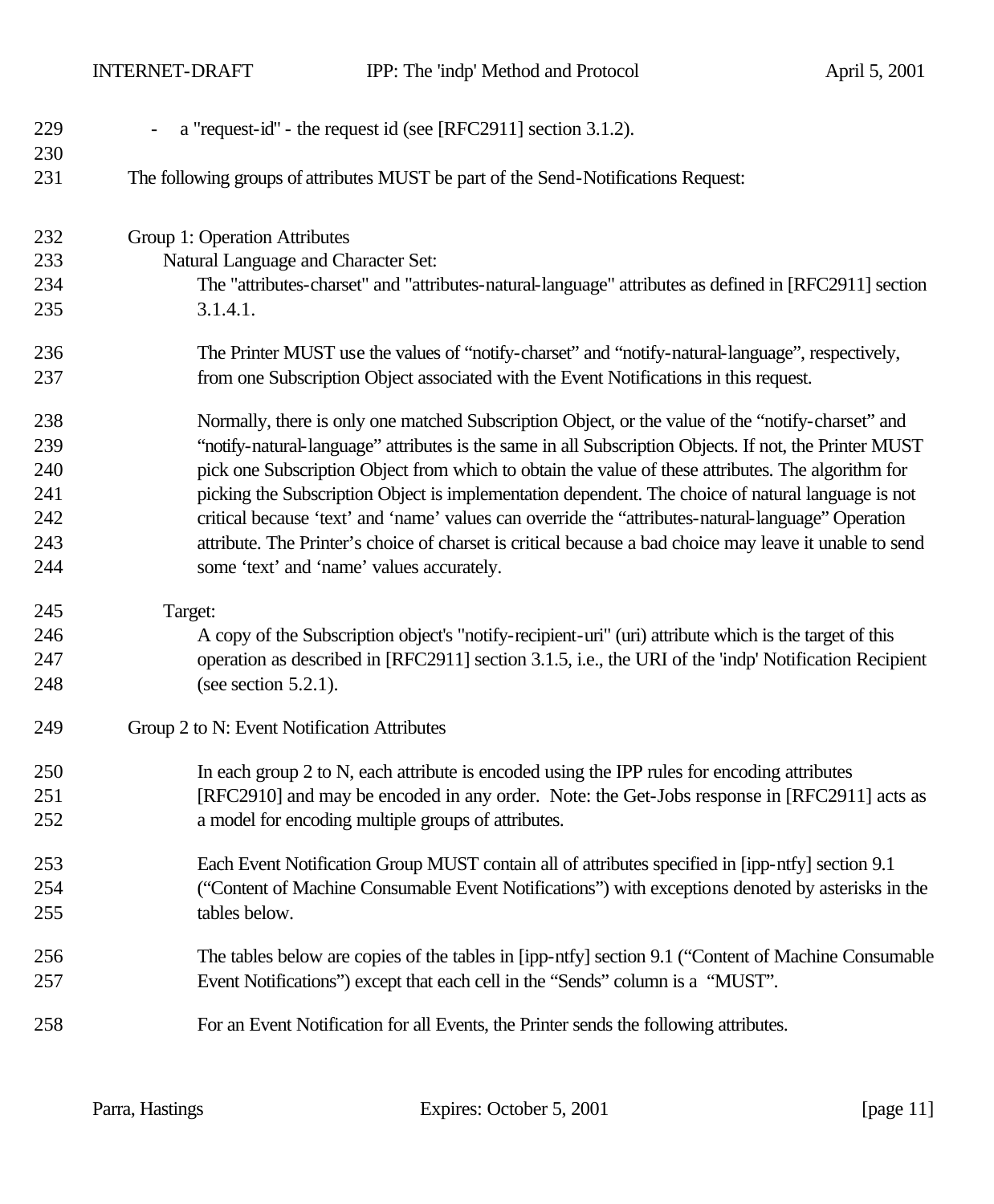|     | Source Value                                                                                            | Sends             | Source Object             |
|-----|---------------------------------------------------------------------------------------------------------|-------------------|---------------------------|
|     | notify-subscription-id (integer(1:MAX))                                                                 | <b>MUST</b>       | Subscription              |
|     | notify-printer-uri (uri)                                                                                | <b>MUST</b>       | Subscription              |
|     | notify-subscribed-event (type2 keyword)                                                                 | <b>MUST</b>       | <b>Event Notification</b> |
|     | printer-up-time (integer(MIN:MAX))                                                                      | <b>MUST</b>       | Printer                   |
|     | printer-current-time (dateTime)                                                                         | MUST <sup>*</sup> | Printer                   |
|     | notify-sequence-number (integer (0:MAX))                                                                | <b>MUST</b>       | Subscription              |
|     | notify-charset (charset)                                                                                | <b>MUST</b>       | Subscription              |
|     | notify-natural-language (naturalLanguage)                                                               | <b>MUST</b>       | Subscription              |
|     | notify-user-data (octetString(63))                                                                      | MUST **           | Subscription              |
|     | notify-text (text (MAX))                                                                                | <b>MUST</b>       | <b>Event Notification</b> |
|     | attributes from the "notify-attributes" attribute, if any                                               | MUST ***          | Printer                   |
|     | attributes from the "notify-attributes" attribute, if any                                               | MUST ***          | Job                       |
|     | attributes from the "notify-attributes" attribute, if any                                               | MUST ***          | Subscription              |
| 260 |                                                                                                         |                   |                           |
| 261 | * The Printer MUST send "printer-current-time" if and only if it supports the "printer-current-time"    |                   |                           |
| 262 | attribute on the Printer object.                                                                        |                   |                           |
|     |                                                                                                         |                   |                           |
| 263 | ** If the associated Subscription Object does not contain a "notify-user-data" attribute, the Printer   |                   |                           |
| 264 | MUST send an octet-string of length 0.                                                                  |                   |                           |
| 265 | *** If the "notify-attributes" attribute is present on the Subscription Object, the Printer MUST send   |                   |                           |
| 266 | all attributes specified by the "notify-attributes" attribute. Note: if the Printer doesn't support the |                   |                           |
| 267 | "notify-attributes" attribute, it is not present on the associated Subscription Object and the Printer  |                   |                           |
| 268 | does not send any client-requested attributes.                                                          |                   |                           |
|     |                                                                                                         |                   |                           |
| 269 | For Event Notifications for Job Events, the Printer sends the following additional attributes shown in  |                   |                           |
| 270 | Table 4.                                                                                                |                   |                           |

#### 259 **Table 3 – Attributes in Event Notification Content**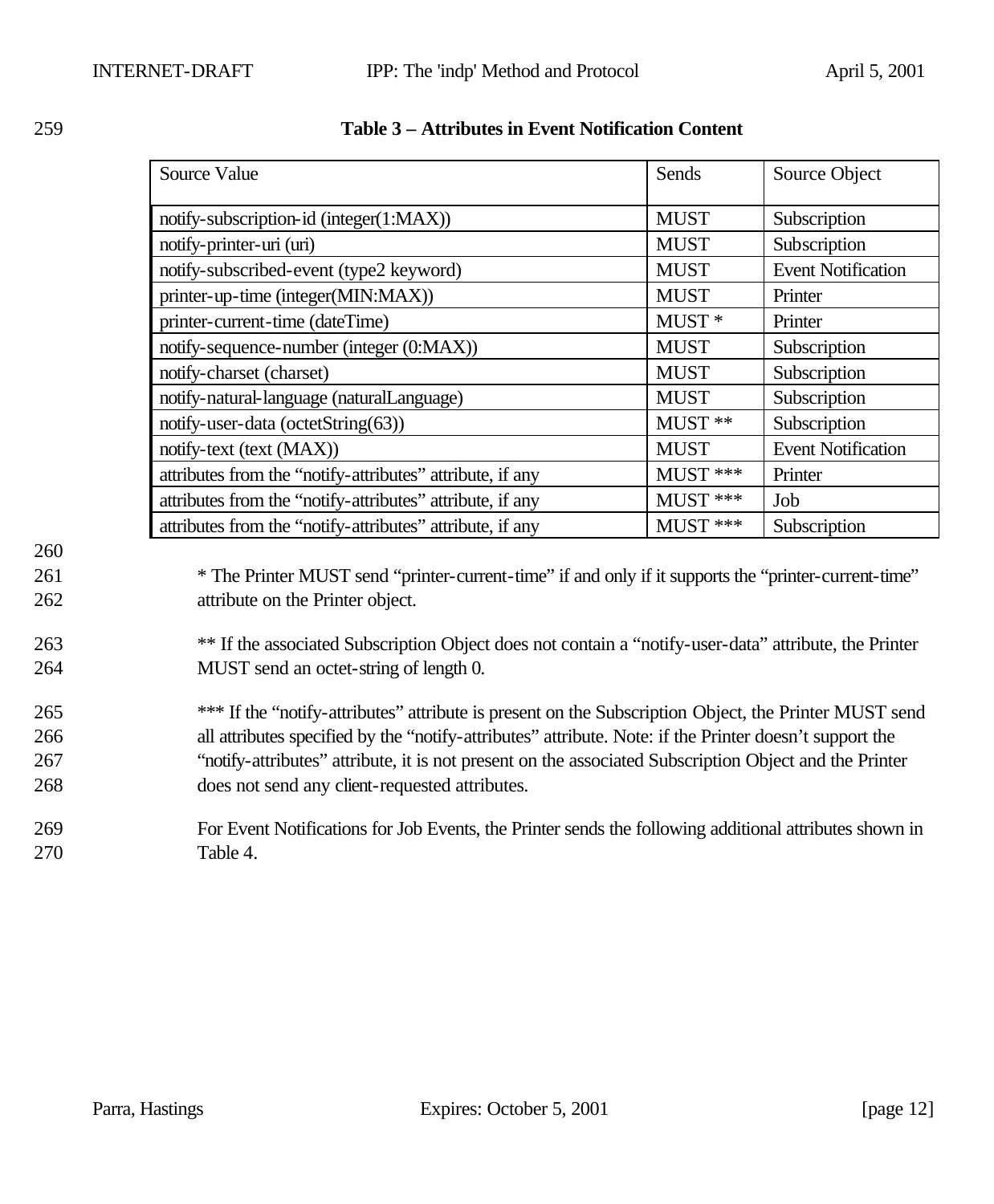#### 271 **Table 4 – Additional Attributes in Event Notification Content for Job Events**

| Source Value                               | Sends       | Source Object |
|--------------------------------------------|-------------|---------------|
| job-id (integer(1:MAX))                    | <b>MUST</b> | Job           |
| job-state (type1 enum)                     | <b>MUST</b> | Job           |
| job-state-reasons (1setOf type2 keyword)   | <b>MUST</b> | Job           |
| job-impressions-completed (integer(0:MAX)) | $MUST*$     | Job           |

272

273 \* The Printer MUST send the "job-impressions-completed" attribute in an Event Notification only 274 for the combinations of Events and Subscribed Events shown in Table 5.

275

#### 276 **Table 5 – Combinations of Events and Subscribed Events for "job-impressions-completed"**

| <b>Job Event</b> | Subscribed Job Event |
|------------------|----------------------|
| 'job-progress'   | 'job-progress'       |
| 'iob-completed'  | 'iob-completed'      |
| 'job-completed'  | 'job-state-changed'  |

277

278 For Event Notification for Printer Events, the Printer sends the following additional attributes shown 279 in Table 6.

#### 280 **Table 6 – Additional Attributes in Event Notification Content for Printer Events**

| Source Value                                 | Sends       | Source Object |
|----------------------------------------------|-------------|---------------|
| printer-state (type1 enum)                   | <b>MUST</b> | Printer       |
| printer-state-reasons (1setOf type2 keyword) | <b>MUST</b> | Printer       |
| printer-is-accepting-jobs (boolean)          | <b>MUST</b> | Printer       |

281

#### 282 **8.1.2 Send-Notifications Response**

283 The Notification Recipient MUST return (to the client which is the Printer) the following sets of attributes as 284 part of a Send-Notifications response:

285 Every operation response contains the following REQUIRED parameters (see [RFC2911] section 3.1.1}: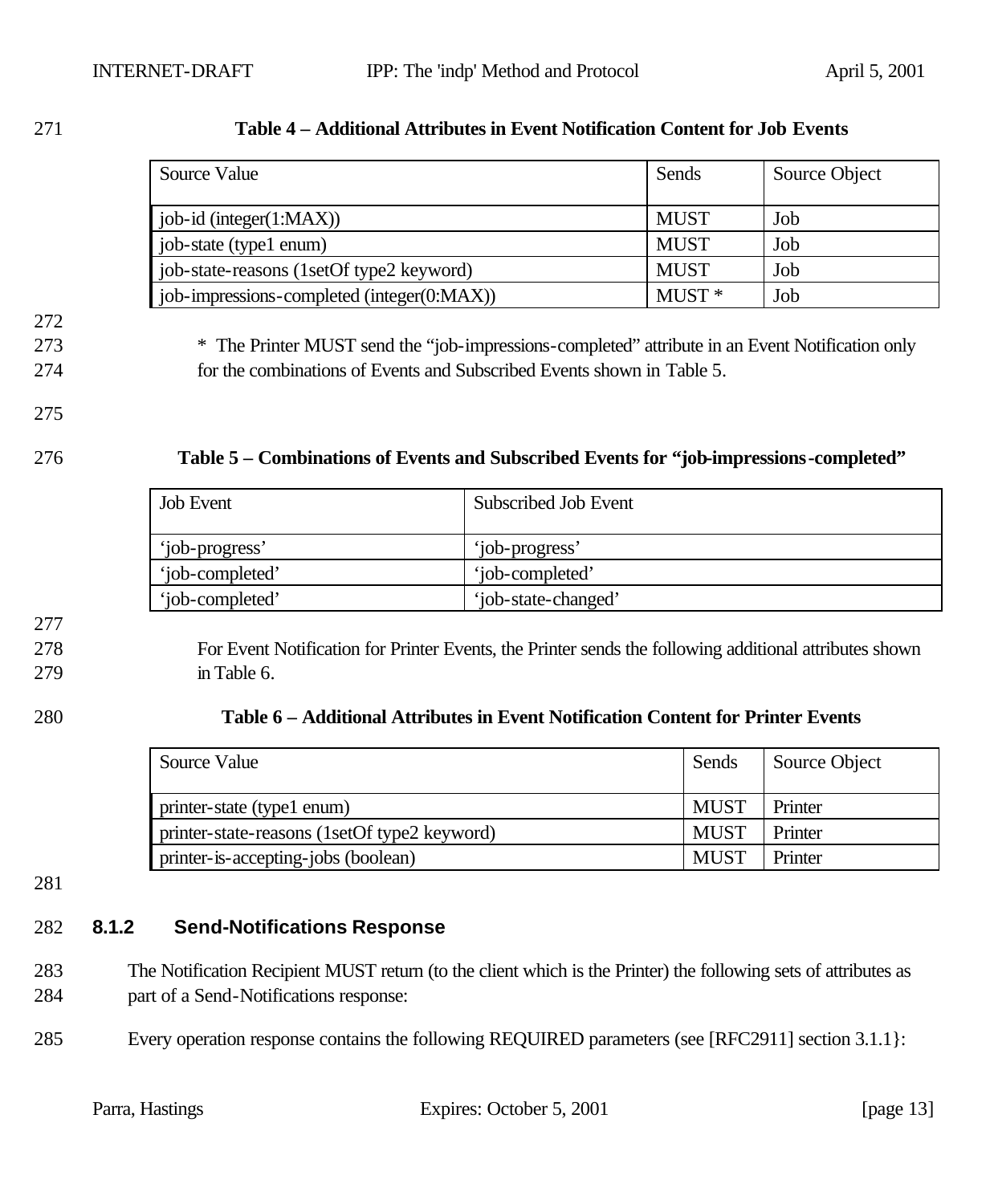| 286 | a "version-number"                                                                                           |
|-----|--------------------------------------------------------------------------------------------------------------|
| 287 | a "status-code"                                                                                              |
| 288 | the "request-id" that was supplied in the corresponding request                                              |
| 289 |                                                                                                              |
| 290 | Group 1: Operation Attributes                                                                                |
| 291 | <b>Status Message:</b>                                                                                       |
| 292 | As defined in [RFC2911].                                                                                     |
| 293 | The Notification Recipient can return any status codes defined in [RFC2911] and section 9.1 that             |
| 294 | applies to all of the Event Notification Attribute groups. The following is a description of the             |
| 295 | important status codes:                                                                                      |
| 296 | 'successful-ok': the Notification Recipient received all of the Event Notification Attribute                 |
| 297 | Groups and was expecting each of them.                                                                       |
| 298 | 'successful-ok-ignored-notifications': the Notification Recipient was able to consume some,                  |
| 299 | but not all of the Event Notification Attributes Groups sent. The Event Notification                         |
| 300 | Attributes Groups with a "notify-status-code" attribute are the ones that were ignored or                    |
| 301 | are to be canceled.                                                                                          |
| 302 | 'client-error-ignored-all-notifications': the Notification Recipient was unable to consume                   |
| 303 | any of the Event Notification Attributes Groups sent. The Event Notification Attributes                      |
| 304 | Groups with a "notify-status-code" attribute are the ones that were ignored or are to be                     |
| 305 | canceled.                                                                                                    |
| 306 | Natural Language and Character Set:                                                                          |
| 307 | The "attributes-charset" and "attributes-natural-language" attributes as defined in [RFC2911] section        |
| 308 | 3.1.4.1.                                                                                                     |
| 309 | Group 2 to N: Notification Attributes                                                                        |
| 310 | These groups MUST be returned if and only if the "status-code" parameter returned in Group 1 is anything but |
| 311 | the 'successful-ok' status code.                                                                             |
| 312 | "notify-status-code" (type2 enum)                                                                            |
| 313 | Indicates whether the Notification Recipient was able to consume the n-th Notification Report as             |
| 314 | follows:                                                                                                     |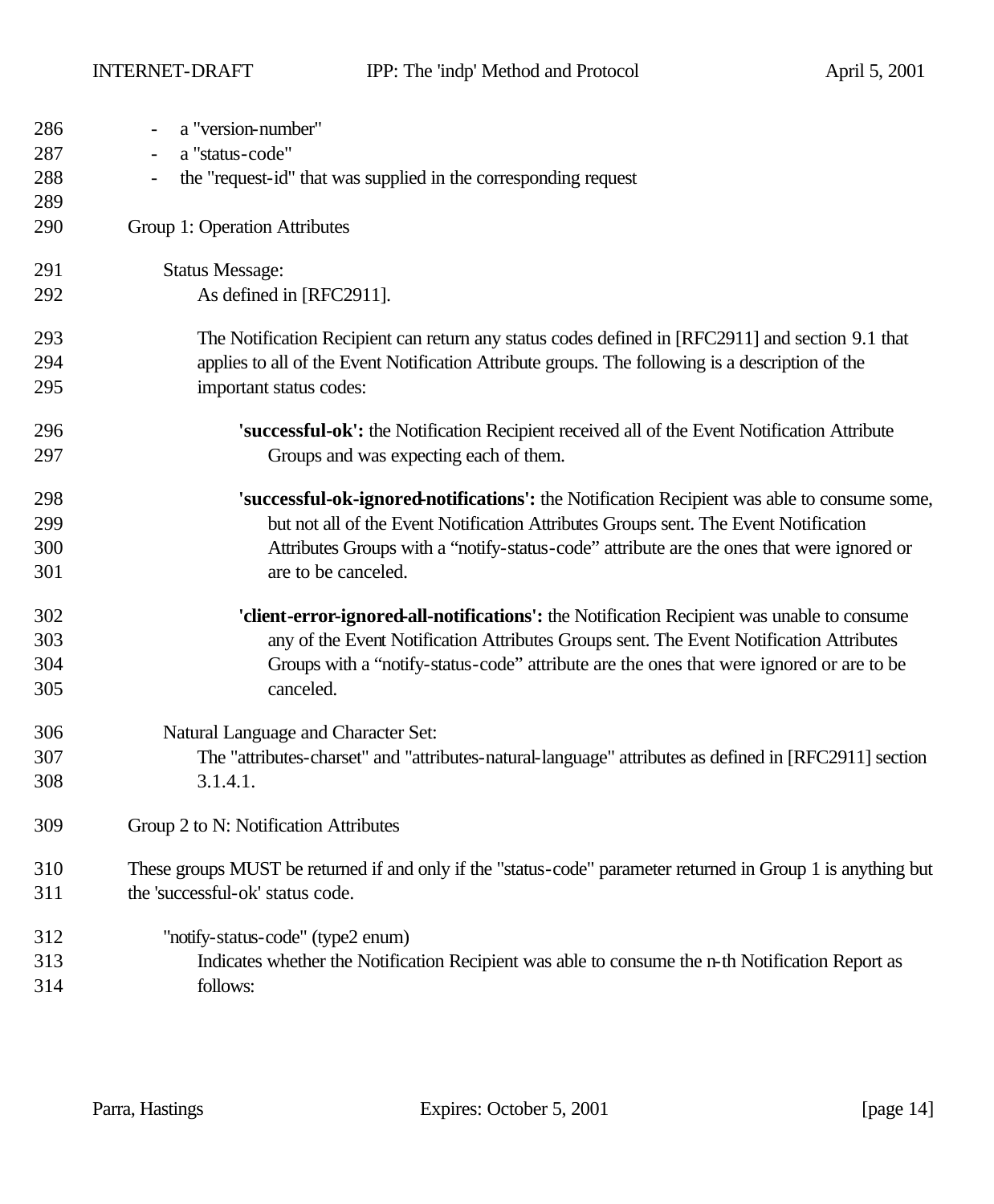| 315 | 'successful-ok' - this Event Notification Attribute Group was consumed                 |
|-----|----------------------------------------------------------------------------------------|
| 316 | 'client-error-not-found' - this Event Notification Attribute Group was not able to be  |
| 317 | consumed. The Printer MUST cancel the Subscription and MUST NOT attempt to send        |
| 318 | any further Event Notifications from the associated Subscription object.               |
| 319 | 'successful-ok-but-cancel-subscription' - the Event Notification Attribute Group was   |
| 320 | consumed, but the Notification Recipient wishes to cancel the Subscription object. The |
| 321 | Printer MUST cancel the Subscription and MUST NOT attempt to send any further Event    |
| 322 | Notifications from the associated Subscription object.                                 |

### **9 Status Codes**

 This section lists status codes whose meaning have been extended and/or defined for returning in Event Notification Attribute Groups as the value of the "notify-status-code" operation attribute. The code values are allocated in the same space as the status codes in [RFC2911].

#### **9.1 Additional Status Codes**

The following status codes are defined as extensions for Notification and are returned as the value of the

"status-code" parameter in the Operation Attributes Group of a response (see [RFC2911] section 3.1.6.1).

Operations in this document can also return the status codes defined in section 13 of [RFC2911]. The

'successful-ok' status code is an example of such a status code.

#### **9.1.1 successful-ok-ignored-notifications (0x0004)**

 The Notification Recipient was able to consume some, but not all, of the Event Notifications Attributes Groups sent by the Printer in the Send-Notifications request. See section 8.1.2 for further details.

#### **9.1.2 client-error-ignored-all-notifications (0x0416)**

 The Notification Recipient was unable to consume any of the Event Notification Attributes Groups sent by the Printer. The Event Notification Attributes Groups with a "notify-status-code" attribute are the ones that were ignored or are to be canceled. The Printer MAY remove subscriptions for future events which this client was unable to consume.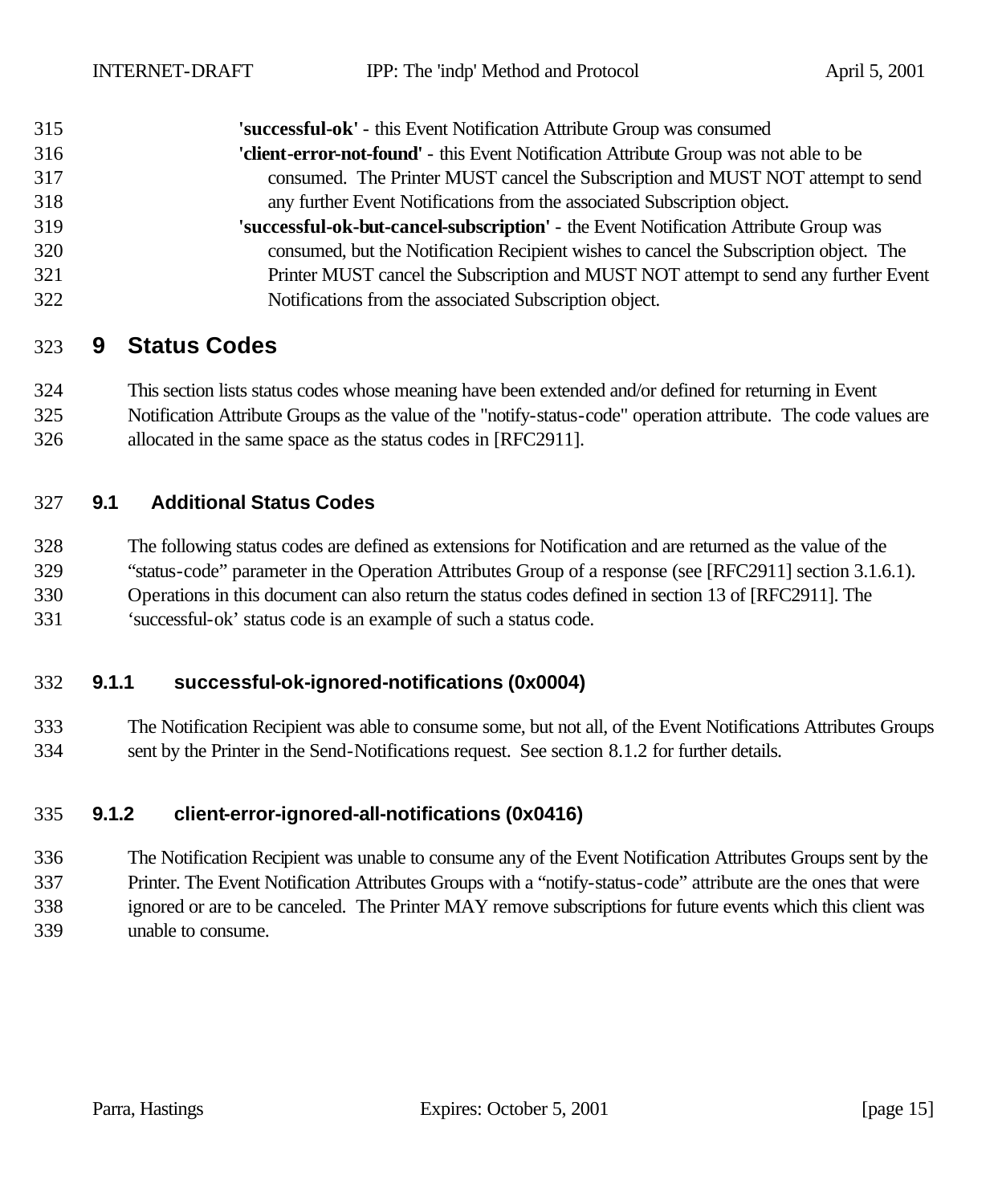#### **9.2 Status Codes returned in Event Notification Attributes Groups**

 This section contains values of the "notify-status-code" attribute that the Notification Recipient returns in a Event Notification Attributes Group in a response when the corresponding Event Notification Attributes Group in the request:

- 1. was not consumed OR
- 2. was consumed, but the Notification Recipient wants to cancel the corresponding Subscription object
- The following sections are ordered in decreasing order of importance of the status-codes.

#### **9.2.1 client-error-not-found (0x0406)**

- This status code is defined in [RFC2911]. This document extends its meaning and allows it to be returned in an Event Notification Attributes Group of a response.
- The Notification Recipient was unable to consume this Event Notification Attributes Group because it was not expected. See section 8.1.2 for further details.

#### **9.2.2 successful-ok-but-cancel-subscription (0x0006)**

 The Notification Recipient was able to consume this Event Notification Attributes Group that the Printer sent, but wants the corresponding Subscription object to be canceled none-the-less. See section 8.1.2 for further details.

### **10 Encoding and Transport**

This section defines the encoding and transport used by the 'indp' Delivery Method.

#### **10.1 Encoding of the Operation Layer**

 The 'indp' Delivery Method uses the IPP operation layer encoding described in [RFC2910] and the Event Notification Attributes Group tag allocated by [ipp-ntfy] as shown in Table 7: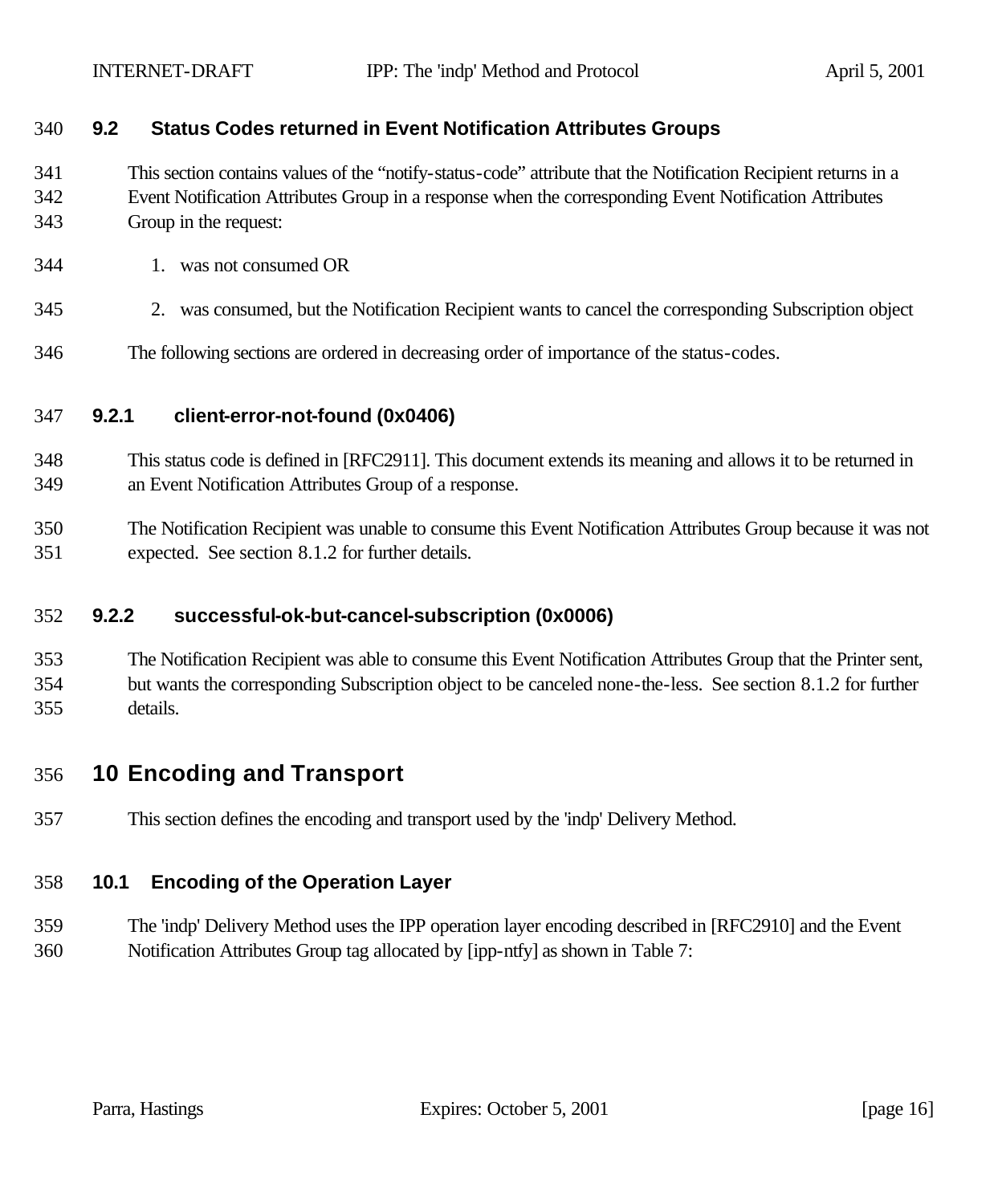#### **Table 7 – The "event-notification-attributes-tag" value**

| Tag Value (Hex) | Meaning                             |
|-----------------|-------------------------------------|
| 0x07            | "event-notification-attributes-tag" |

### **10.2 Encoding of Transport Layer**

The 'indp' Notification Delivery Method uses the IPP transport layer encoding described in [RFC2910].

It is REQUIRED that an 'indp' Notification Recipient implementation support HTTP over the IANA assigned

- Well Known Port assigned to the 'indp' Delivery Method as its default port by IANA (see section 13), though
- a Notification Recipient implementation MAY support HTTP over some other port as well.

### **11 Conformance Requirements**

This section defines conformance requirements for Printers and Notification Recipients.

#### **11.1 Conformance Requirements for Printers**

- The 'indp' Delivery Method is RECOMMENDED for a Printer to support.
- IPP Printers that conform to this specification:
- 1. MUST meet the conformance requirements defined in [ipp-ntfy].
- 2. MUST support the conformance requirements for Subscription object attributes defined in section 5, including the syntax for the "notify-recipient-uri" Subscription Object attribute defined in section 5.2.1.
- 3. MUST support the conformance requirements for Printer Description object attributes defined in section 6.
- 4. MUST support the 'indp' protocol by sending Event Notifications using the Send-Notifications operation defined in section 8.1.
- 5. MUST send INDP URLs (e.g., in the "notify-recipient-uri" attribute in 'Send-Notifications') that conform to the ABNF specified in section 12.5 of this document;
- 6. MUST send the Send-Notifications operation via the port specified in the INDP URL (if present) or otherwise via IANA assigned well-known port [TBD];

| Parra, Hastings | Expires: October 5, 2001 | [page 17] |
|-----------------|--------------------------|-----------|
|                 |                          |           |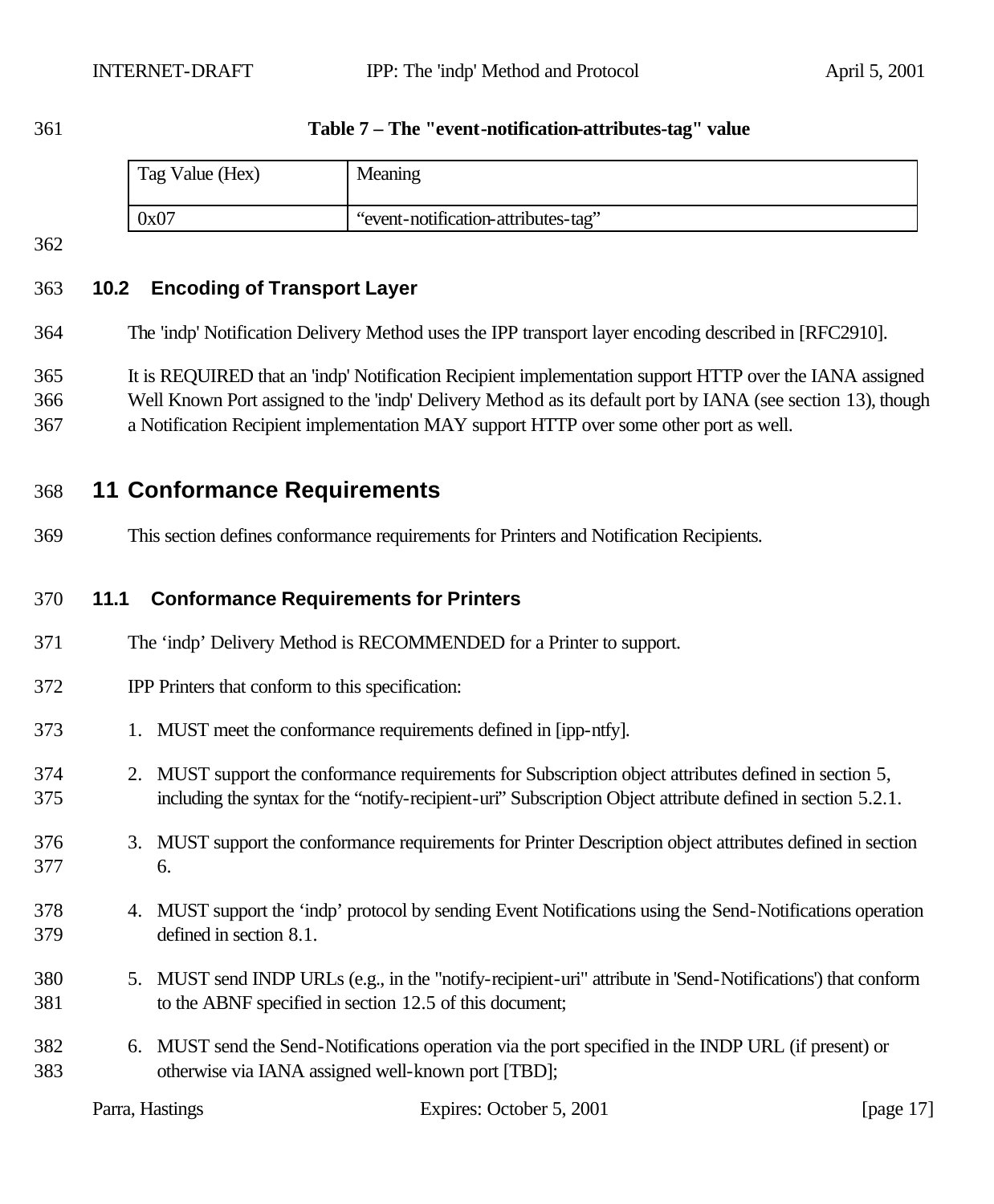| 384 | 7. MUST convert INDP URLs for use in the Send-Notifications operation to their corresponding HTTP     |
|-----|-------------------------------------------------------------------------------------------------------|
| 385 | URL forms for use in the HTTP layer by the same rules used to convert IPP URLs to their corresponding |
| 386 | HTTP URL forms (see section 5 'IPP URL Scheme' in [RFC2910]).                                         |

#### **11.2 Conformance Requirements for INDP Notification Recipients**

- INDP Notification Recipients that conform to this specification:
- 1. MUST accept Send-Notifications requests and return Send-Notifications responses as defined in sections 8 and 9.
- 2. SHOULD reject received INDP URLs in "application/ipp" request bodies (e.g., in the "notify-recipient- uri" attribute in 'Send-Notifications') that do not conform to the ABNF for INDP URLs specified in section 12.5 of this document;
- 3. MUST listen for INDP operations on IANA-assigned well-known port [TBD], unless explicitly configured by system administrators or site policies;
- 4. SHOULD NOT listen for INDP operations on any other port, unless explicitly configured by system administrators or site policies.

### **12 INDP URL Scheme**

#### **12.1 INDP URL Scheme Applicability and Intended Usage**

 This section is intended for use in registering the "indp" URL scheme with IANA and fully conforms to the requirements in [RFC2717]. This document defines the "indp" URL (Uniform Resource Locator) scheme for specifying the location of an INDP Notification Recipient object which implements IPP Notification Delivery Protocol (INDP) specified in this document.

The intended usage of the "indp" URL scheme is COMMON.

#### **12.2 INDP URL Scheme Associated INDP Port**

- All INDP URLs which do NOT explicitly specify a port MUST be used over IANA-assigned well-known port [TBD] for the INDP protocol.
- See: IANA Port Numbers Registry [IANA-PORTREG].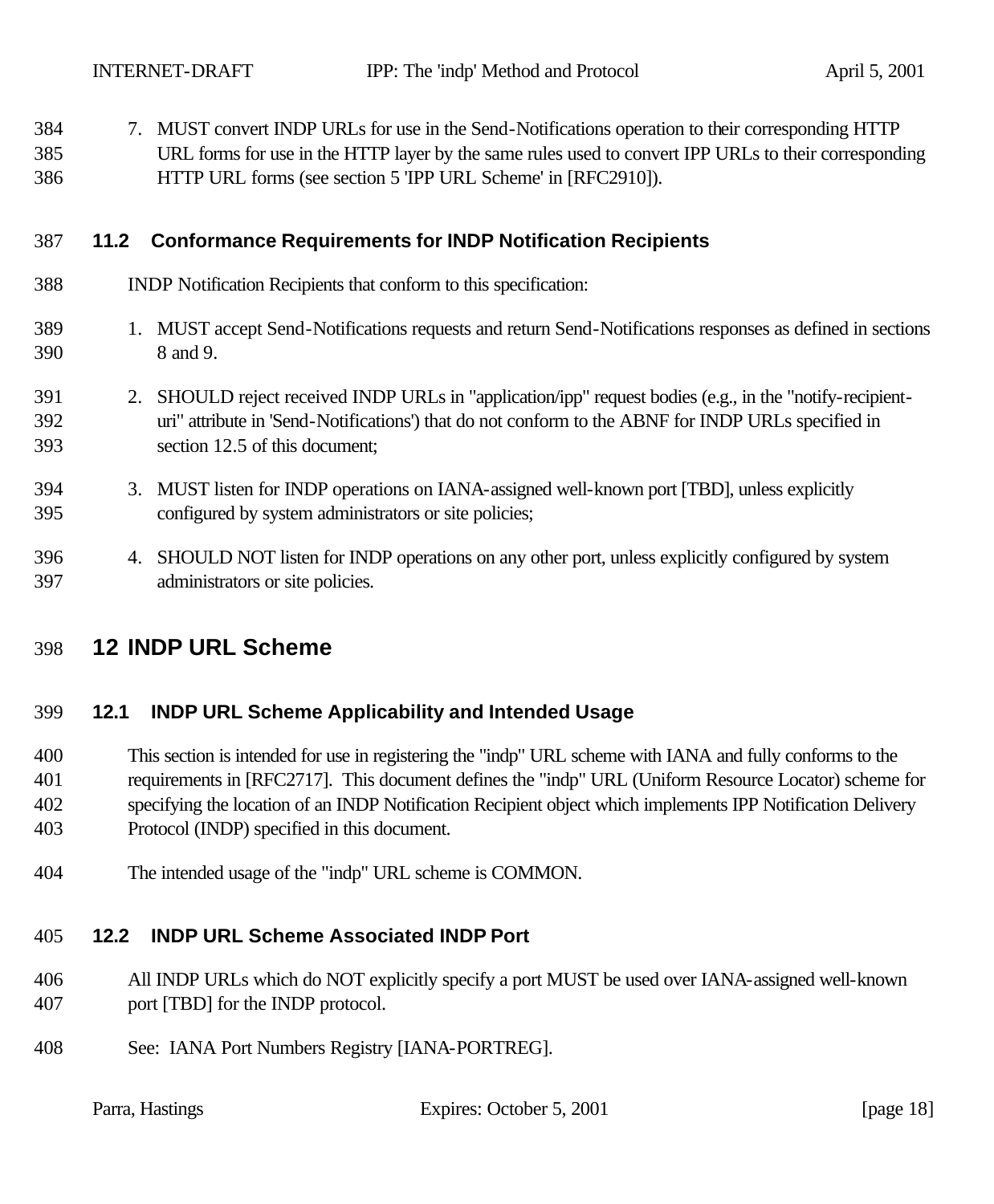#### **12.3 INDP URL Scheme Associated MIME Type**

- All INDP protocol operations (requests and responses) MUST be conveyed in an "application/ipp" MIME
- media type as registered in [IANA-MIMEREG]. INDP URLs MUST refer to INDP Notification Recipient
- objects which support this "application/ipp" MIME media type.
- See: IANA MIME Media Types Registry [IANA-MIMEREG].

### **12.4 INDP URL Scheme Character Encoding**

- The INDP URL scheme defined in this document is based on the ABNF for the HTTP URL scheme defined
- in HTTP/1.1 [RFC2616], which is derived from the URI Generic Syntax [RFC2396] and further updated by
- [RFC2732] and [RFC2373] (for IPv6 addresses in URLs). The INDP URL scheme is case-insensitive in the
- 'scheme' and 'host' (host name or host address) part; however the 'abs\_path' part is case-sensitive, as in
- [RFC2396]. Code points outside [US-ASCII] MUST be hex escaped by the mechanism specified in
- [RFC2396].

### **12.5 INDP URL Scheme Syntax in ABNF**

- This section is intended for use in registering the "indp" URL scheme with IANA and fully conforms to the requirements in [RFC2717]. This document defines the "indp" URL (Uniform Resource Locator) scheme for specifying the location of an INDP Notification Recipient object which implements IPP Notification Delivery Protocol (INDP) specified in this document.
- The intended usage of the "indp" URL scheme is COMMON.
- The IPP protocol places a limit of 1023 octets (NOT characters) on the length of a URI (see section 4.1.5 'uri' in [RFC2911]). An INDP Notification Recipient MUST return 'client-error-request-value-too-long' (see section 13.1.4.10 in [RFC2911]) when a URI received in a request is too long.
- Note: INDP Notification Recipients ought to be cautious about depending on URI lengths above 255 bytes, because some older client or proxy implementations might not properly support these lengths.
- INDP URLs MUST be represented in absolute form. Absolute URLs always begin with a scheme name followed by a colon. For definitive information on URL syntax and semantics, see "Uniform Resource Identifiers (URI): Generic Syntax and Semantics" [RFC2396]. This specification adopts the definitions of "port", "host", "abs\_path", and "query" from [RFC2396], as updated by [RFC2732] and [RFC2373] (for IPv6 addresses in URLs).
- The INDP URL scheme syntax in ABNF is as follows:

|  | Parra, Hastings |
|--|-----------------|
|--|-----------------|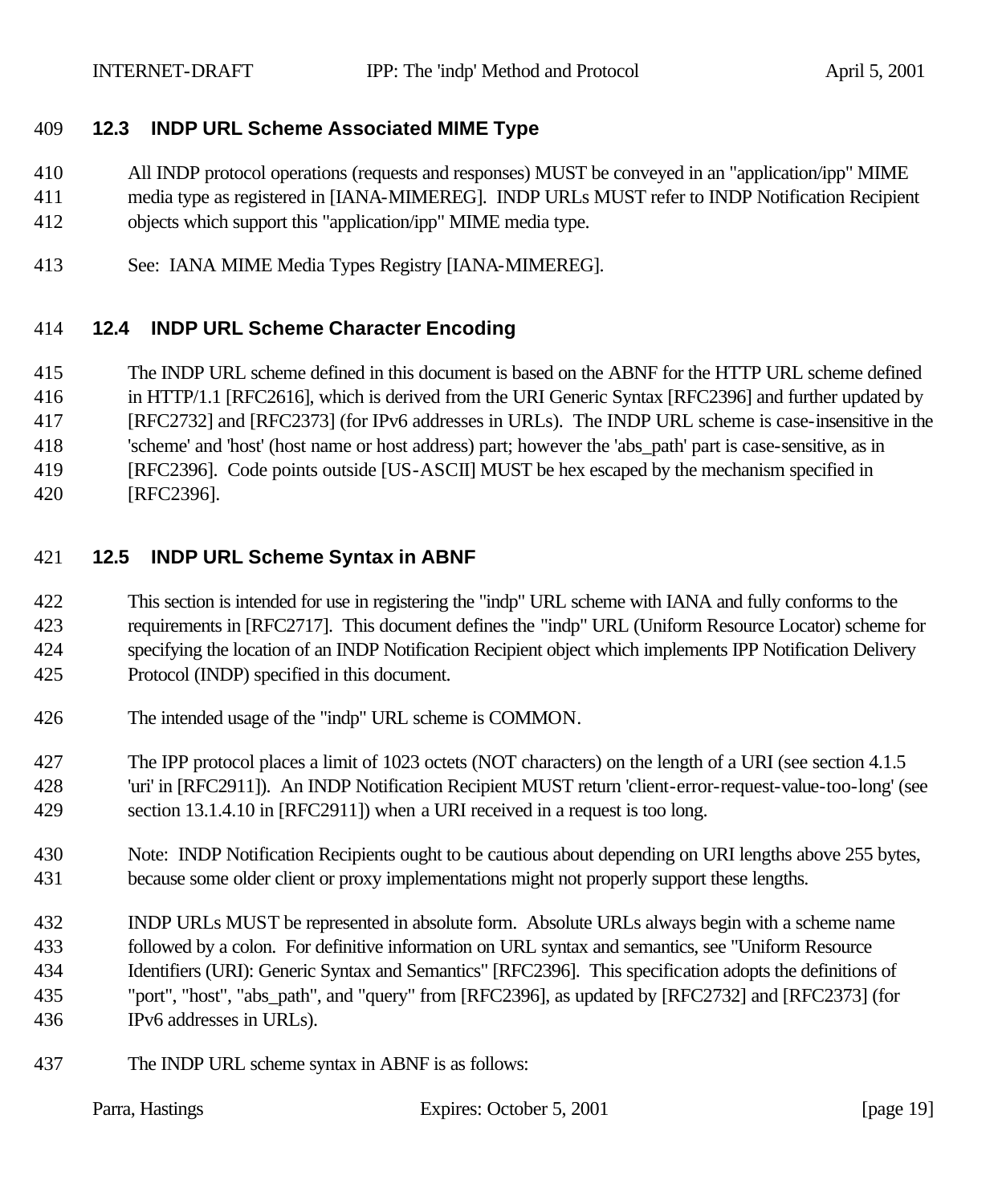| 438<br>439<br>440 | indp_URL = "indp:" "//" host [ ":" port ] [ abs_path [ "?" query<br>$\lbrack$ $\lbrack$                       |
|-------------------|---------------------------------------------------------------------------------------------------------------|
| 441               | If the port is empty or not given, IANA-assigned well-known port [TBD] is assumed. The semantics are that     |
| 442               | the identified resource (see section 5.1.2 of [RFC2616]) is located at the INDP Notification Recipient        |
| 443               | listening for HTTP connections on that port of that host, and the Request-URI for the identified resource is  |
| 444               | 'abs_path'.                                                                                                   |
| 445               | Note: The use of IP addresses in URLs SHOULD be avoided whenever possible (see [RFC1900]).                    |
| 446               | If the 'abs_path' is not present in the URL, it MUST be given as "/" when used as a Request-URI for a         |
| 447               | resource (see section 5.1.2 of [RFC2616]). If a proxy receives a host name which is not a fully qualified     |
| 448               | domain name, it MAY add its domain to the host name it received. If a proxy receives a fully qualified domain |
| 449               | name, the proxy MUST NOT change the host name.                                                                |
| 450               | 12.5.1<br><b>INDP URL Examples</b>                                                                            |
| 451               | The following are examples of valid INDP URLs for Notification Recipient objects (using DNS host names):      |
| 452               | indp://abc.com                                                                                                |
| 453               | indp://abc.com/listener                                                                                       |
| 454               |                                                                                                               |
| 455               | Note: The use of IP addresses in URLs SHOULD be avoided whenever possible (see [RFC1900]).                    |
| 456               | The following literal IPv4 addresses:                                                                         |
| 457               | 192.9.5.5<br>; IPv4 address in IPv4 style                                                                     |
| 458               | 186.7.8.9<br>; IPv4 address in IPv4 style                                                                     |
| 459               |                                                                                                               |
| 460               | are represented in the following example INDP URLs:                                                           |
| 461               | indp://192.9.5.5/listener                                                                                     |
| 462               | indp://186.7.8.9/listeners/tom                                                                                |
| 463               |                                                                                                               |
| 464               | The following literal IPv6 addresses (conformant to [RFC2373]):                                               |
| 465               | : : 192.9.5.5<br>; IPv4 address in IPv6 style                                                                 |
| 466               | $:$ FFFF $:129.144.52.38$<br>; IPv4 address in IPv6 style                                                     |
| 467               | 2010:836B:4179::836B:4179<br>; IPv6 address per RFC 2373                                                      |
| 468               |                                                                                                               |
| 469               | are represented in the following example INDP URLs:                                                           |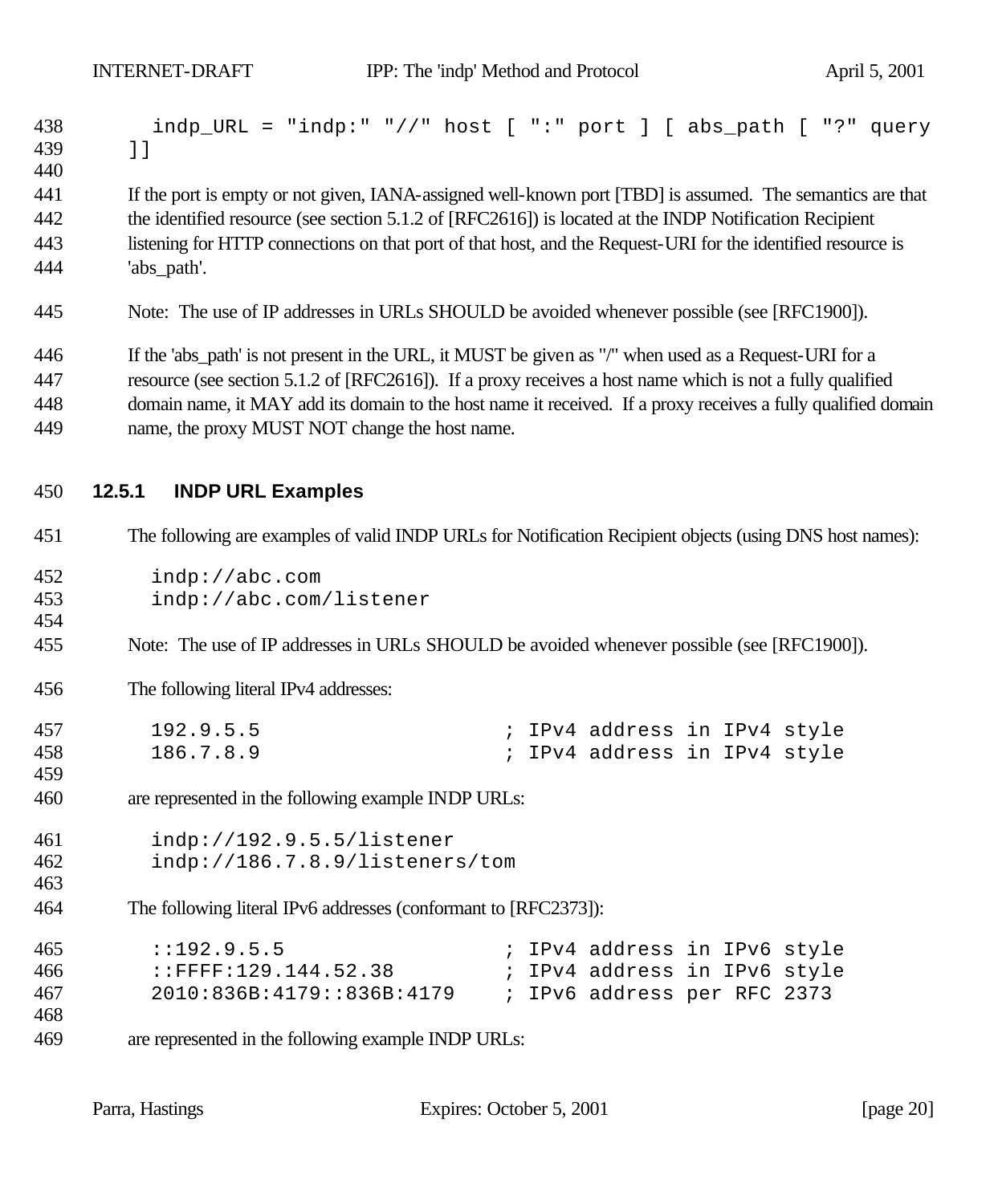| 470        | indp://[::192.9.5.5]/listener                                                                                  |
|------------|----------------------------------------------------------------------------------------------------------------|
| 471        | indp://[::FFFF:129.144.52.38]/listener                                                                         |
| 472<br>473 | indp://[2010:836B:4179::836B:4179]/listeners/tom                                                               |
| 474        | <b>INDP URL Comparisons</b><br>12.5.2                                                                          |
| 475        | When comparing two INDP URLs to decide if they match or not, the comparer MUST use the same rules as           |
| 476        | those defined for HTTP URI comparisons in [RFC2616], with the sole following exception:                        |
| 477        | A port that is empty or not given MUST be treated as equivalent to the well-known port for that INDP           |
| 478        | URL (port [TBD]);                                                                                              |
| 479        |                                                                                                                |
| 480        | <b>13 IANA Considerations</b>                                                                                  |
| 481        | IANA is requested to register the indp URL scheme as defined in section 12.                                    |
| 482        | IANA is requested to assign a default system port (less than 1024) for use with the indp URL as defined in     |
| 483        | section 12.                                                                                                    |
| 484        | The rest of this section contains the exact information for IANA to add to the IPP Registries according to the |
| 485        | procedures defined in RFC 2911 [RFC2911] section 6.                                                            |
| 486        | Note to RFC Editors: Replace RFC NNNN below with the RFC number for this document, so that                     |
| 487        | it accurately reflects the content of the information for the IANA Registry.                                   |
| 488        | <b>Operation Registrations</b><br>13.1                                                                         |
| 489        | The operations defined in this document will be published by IANA according to the procedures in RFC 2911      |
| 490        | [RFC2911] section 6.4 with the following path:                                                                 |
| 491        | ftp.isi.edu/iana/assignments/ipp/operations/                                                                   |
| 492        | The registry entry will contain the following information:                                                     |
| 493        | Operations:<br>Section:<br>Ref.                                                                                |
| 494        | Send-Notifications operation<br>RFC NNNN<br>8.1                                                                |
| 495        |                                                                                                                |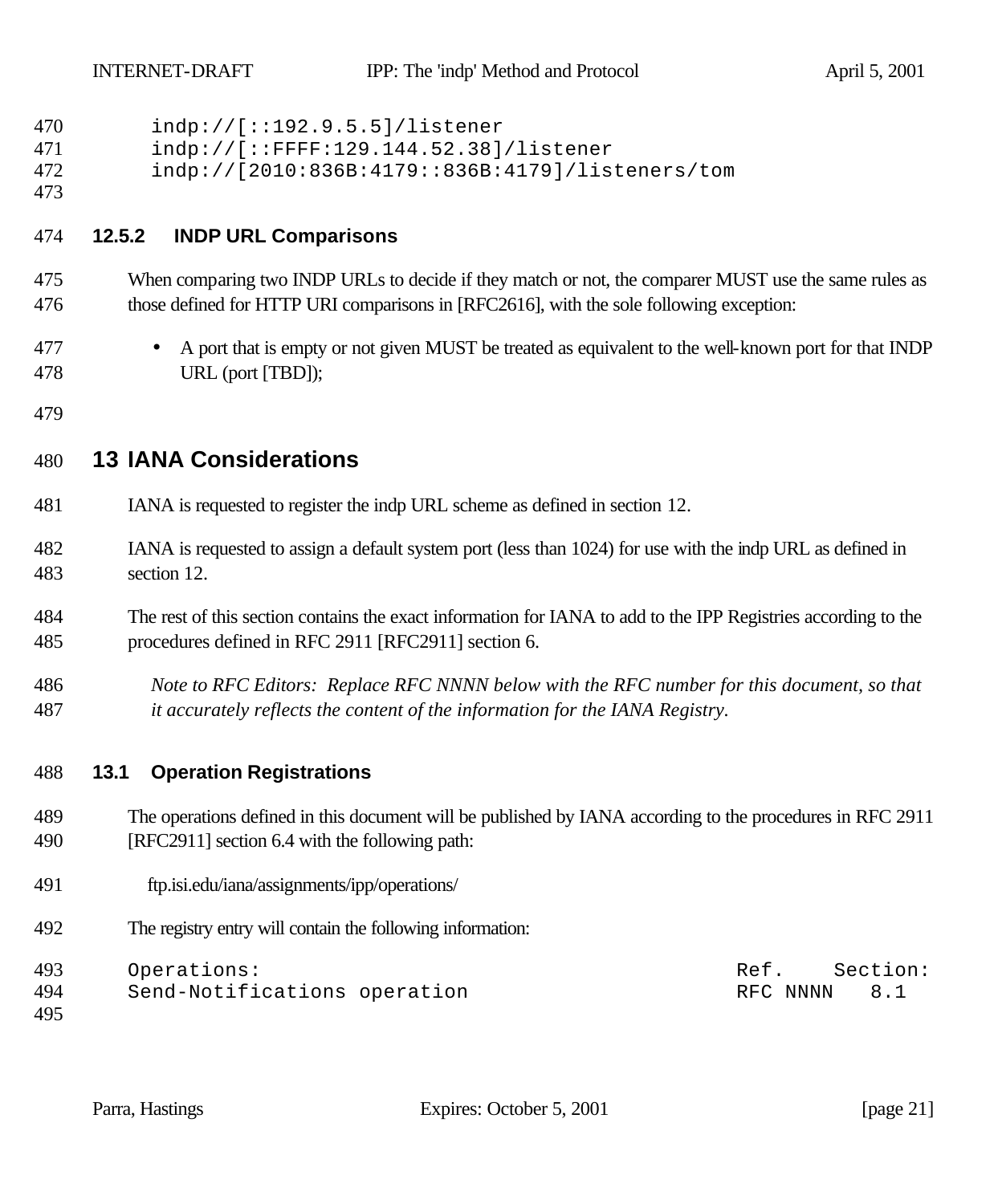| 496                      | <b>Additional values of existing attributes</b><br>13.2                                                                                                                                               |  |  |
|--------------------------|-------------------------------------------------------------------------------------------------------------------------------------------------------------------------------------------------------|--|--|
| 497                      | 13.2.1<br>Additional values for the "notify-schemes-supported" Printer attribute                                                                                                                      |  |  |
| 498<br>499               | The "notify-schemes-supported" uriScheme attribute value defined in this document will be published by<br>IANA according to the procedures in RFC 2911 [RFC2911] section 6.1 with the following path: |  |  |
| 500                      | ftp.isi.edu/iana/assignments/ipp/attribute-values/notify-schemes-supported/                                                                                                                           |  |  |
| 501                      | The registry entry will contain the following information:                                                                                                                                            |  |  |
| 502<br>503               | Section:<br>Ref.<br>indp<br>6.2.1<br>RFC NNNN                                                                                                                                                         |  |  |
| 504                      | Additional values for the "operations-supported" Printer attribute<br>13.2.2                                                                                                                          |  |  |
| 505<br>506               | The "operations-supported" type2 enum attribute value defined in this document will be published by IANA<br>according to the procedures in RFC 2911 [RFC2911] section 6.1 with the following path:    |  |  |
| 507                      | ftp.isi.edu/iana/assignments/ipp/attribute-values/operations-supported/                                                                                                                               |  |  |
| 508                      | The registry entry will contain the following information:                                                                                                                                            |  |  |
| 509<br>510               | Value<br>Section:<br>Ref.<br>Send-Notifications<br>0x001D<br>6.2.1<br>RFC NNNN                                                                                                                        |  |  |
| 511                      | 13.3<br><b>Status code Registrations</b>                                                                                                                                                              |  |  |
| 512<br>513               | The status codes defined in this document will be published by IANA according to the procedures in RFC<br>2911 [RFC2911] section 6.6 with the following path:                                         |  |  |
| 514                      | ftp.isi.edu/iana/assignments/ipp/status-codes/                                                                                                                                                        |  |  |
| 515                      | The registry entry will contain the following information:                                                                                                                                            |  |  |
| 516<br>517<br>518<br>519 | Status codes:<br>Ref.<br>Section:<br>successful-ok-ignored-notifications (0x0004)<br>9.1.1<br>RFC NNNN<br>client-error-ignored-all-notifications (0x0416)<br>9.1.2<br>RFC NNNN                        |  |  |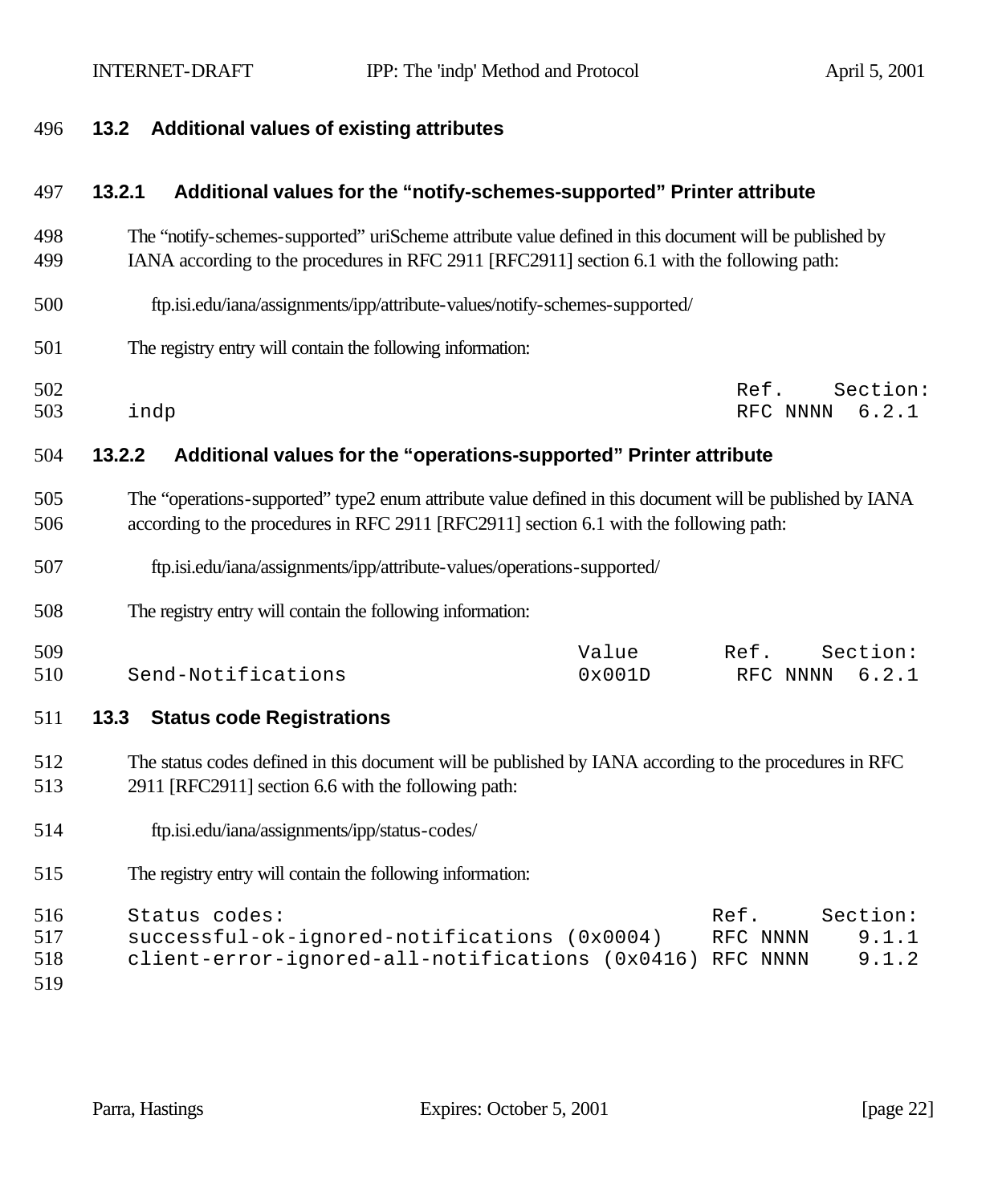## **14 Internationalization Considerations**

 When the client requests Human Consumable form by supplying the "notify-text-format" operation attribute (see [ipp-ntfy]), the IPP Printer (or any Notification Service that the IPP Printer might be configured to use) supplies and localizes the text value of the "human-readable-report" attribute in the Notification according to the charset and natural language requested in the notification subscription.

# **15 Security Considerations**

 The IPP Model and Semantics document [RFC2911] discusses high level security requirements (Client Authentication, Server Authentication and Operation Privacy). Client Authentication is the mechanism by which the client proves its identity to the server in a secure manner. Server Authentication is the mechanism by which the server proves its identity to the client in a secure manner. Operation Privacy is defined as a mechanism for protecting operations from eavesdropping.

 The Notification Recipient can cancel unwanted Subscriptions created by other parties without having to be the owner of the subscription by returning the 'successful-ok-but-cancel-subscription' status code in the Send-Notifications response returned to the Printer.

#### **15.1 Security Conformance**

- Printers (client) MAY support Digest Authentication [RFC2617]. If Digest Authentication is supported, then MD5 and MD5-sess MUST be supported, but the Message Integrity feature NEED NOT be supported.
- Notification Recipient (server) MAY support Digest Authentication [RFC2617]. If Digest Authentication is supported, then MD5 and MD5-sess MUST be supported, but the Message Integrity feature NEED NOT be supported.
- Notification Recipients MAY support TLS for client authentication, server authentication and operation
- privacy. If a Notification Recipient supports TLS, it MUST support the
- 542 TLS DHE DSS WITH 3DES EDE CBC SHA cipher suite as mandated by RFC 2246 [RFC2246]. All
- other cipher suites are OPTIONAL. Notification recipients MAY support Basic Authentication (described in
- HTTP/1.1 [RFC2616]) for client authentication if the channel is secure. TLS with the above mandated cipher suite can provide such a secure channel.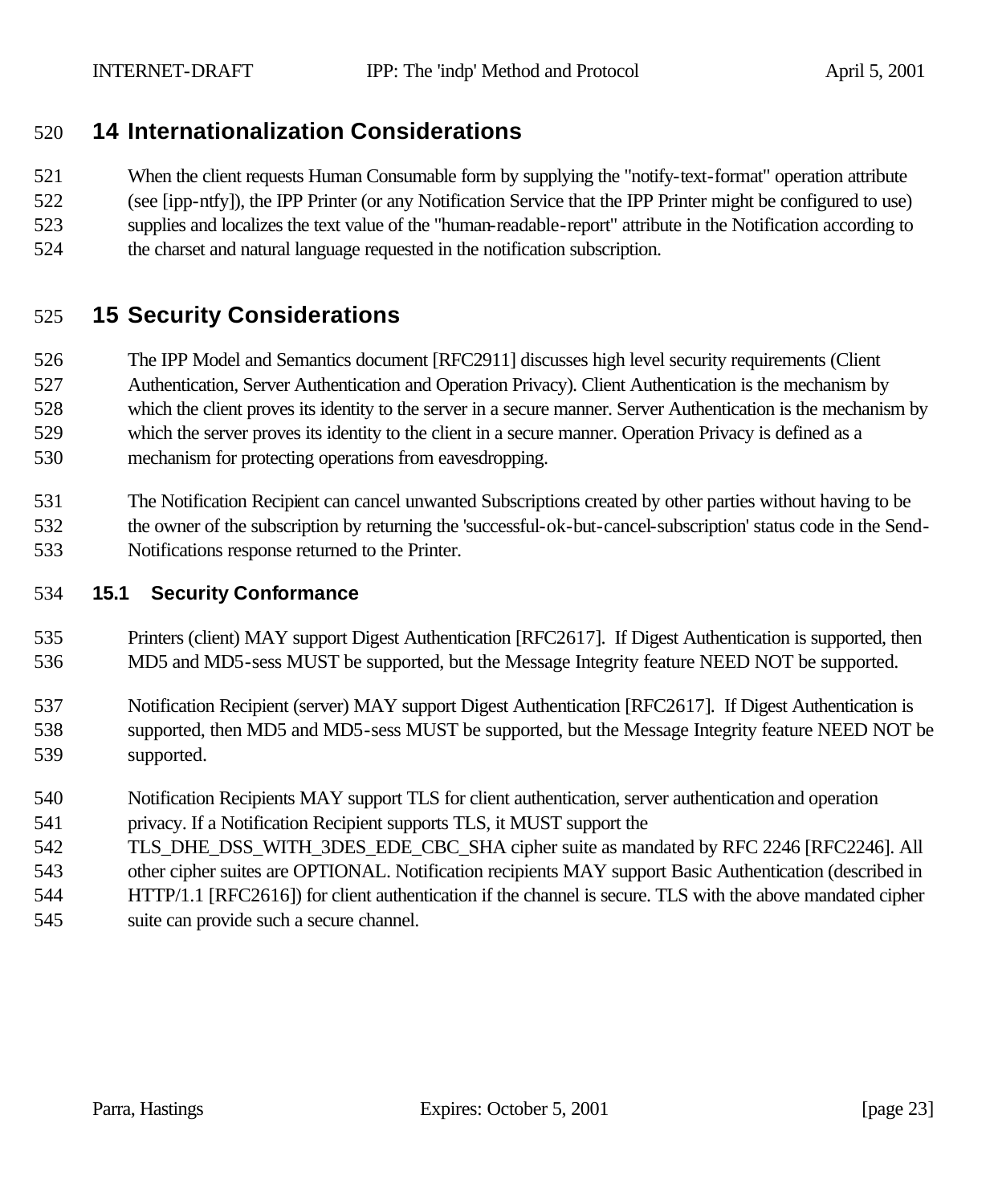## **16 References**

| 547 |                                                                                                                                           |
|-----|-------------------------------------------------------------------------------------------------------------------------------------------|
| 548 | $[$ ipp- $\ddot{u}$ g]                                                                                                                    |
| 549 | Hastings, T., Manros, C., Kugler, K., Holst H., Zehler, P., "Internet Printing Protocol/1.1: draft-ietf-ipp-                              |
| 550 | implementers-guide-v11-02.txt, work in progress, January 25, 2001                                                                         |
| 551 | [ipp-ntfy]                                                                                                                                |
| 552 | Isaacson, S., Martin, J., deBry, R., Hastings, T., Shepherd, M., Bergman, R., "Internet Printing                                          |
| 553 | Protocol/1.1: IPP Event Notification Specification", <draft-ietf-ipp-not-spec-06.txt>, January 24, 2001.</draft-ietf-ipp-not-spec-06.txt> |
| 554 | [IANA-MIMEREG]                                                                                                                            |
| 555 | IANA MIME Media Types Registry. ftp://ftp.isi.edu/in-notes/iana/assignments/media-types/                                                  |
| 556 | [IANA-PORTREG]                                                                                                                            |
| 557 | IANA Port Numbers Registry. ftp://ftp.isi.edu/in-notes/iana/assignments/port-numbers                                                      |
| 558 | [RFC1900]                                                                                                                                 |
| 559 | B. Carpenter, Y. Rekhter. Renumbering Needs Work, RFC 1900, February 1996.                                                                |
| 560 | [RFC2026]                                                                                                                                 |
| 561 | S. Bradner, "The Internet Standards Process -- Revision 3", RFC 2026, October 1996.                                                       |
| 562 | [RFC2373]                                                                                                                                 |
| 563 | R. Hinden, S. Deering. IP Version 6 Addressing Architecture, RFC 2373, July 1998.                                                         |
| 564 | [RFC2396]                                                                                                                                 |
| 565 | Berners-Lee, T. et al. Uniform Resource Identifiers (URI): Generic Syntax, RFC 2396, August 1998                                          |
| 566 | [RFC2565]                                                                                                                                 |
| 567 | Herriot, R., Butler, S., Moore, P., and R. Turner, "Internet Printing Protocol/1.0: Encoding and Transport",                              |
| 568 | RFC 2565, April 1999.                                                                                                                     |
| 569 | [RFC2566]                                                                                                                                 |
| 570 | R. deBry, T. Hastings, R. Herriot, S. Isaacson, and P. Powell, "Internet Printing Protocol/1.0: Model and                                 |
| 571 | Semantics", RFC 2566, April 1999.                                                                                                         |
| 572 | [RFC2567]                                                                                                                                 |
| 573 | Wright, D., "Design Goals for an Internet Printing Protocol", RFC 2567, April 1999.                                                       |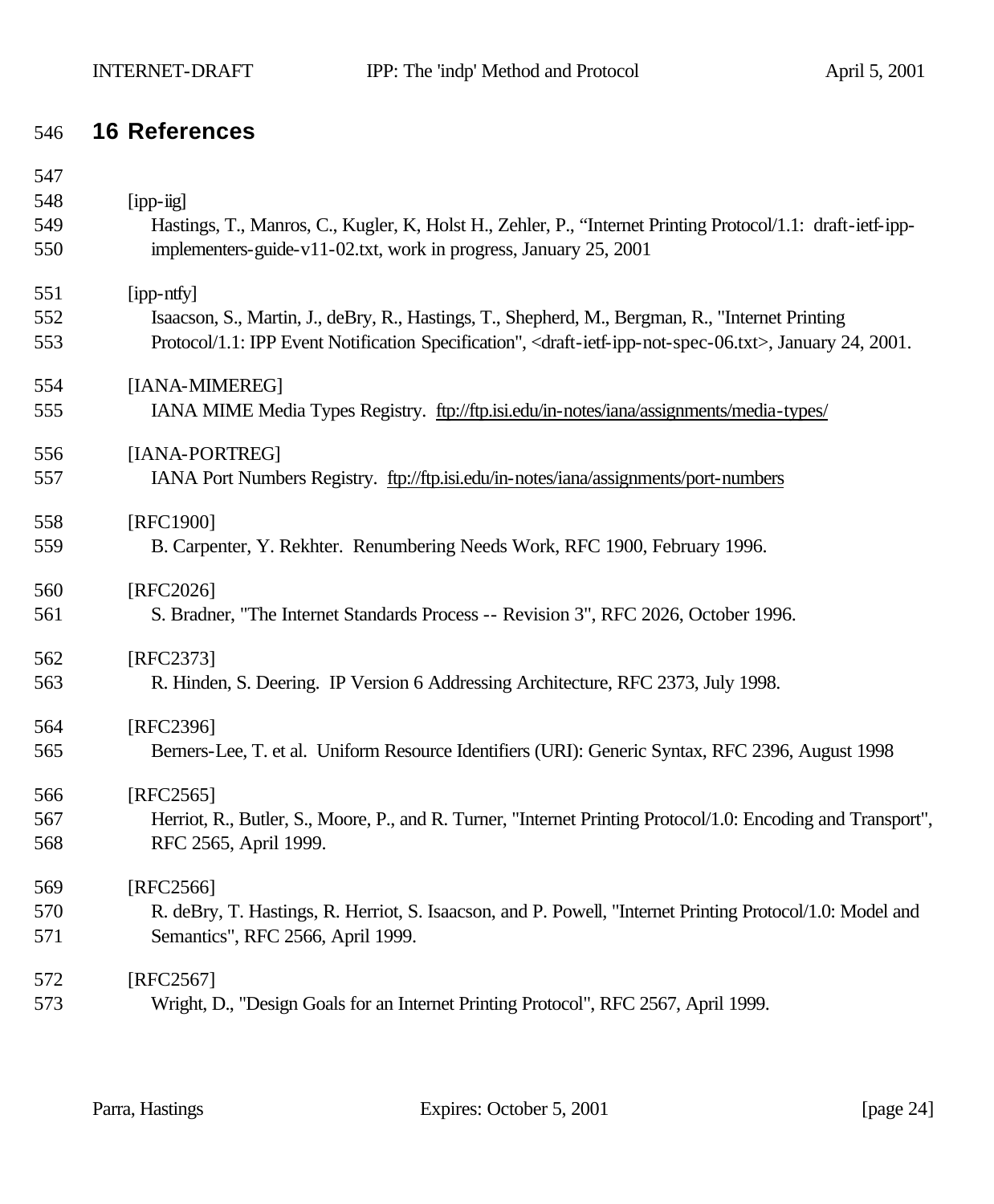| 574 | [RFC2568]                                                                                                |
|-----|----------------------------------------------------------------------------------------------------------|
| 575 | Zilles, S., "Rationale for the Structure and Model and Protocol for the Internet Printing Protocol", RFC |
| 576 | 2568, April 1999.                                                                                        |
| 577 | [RFC2569]                                                                                                |
| 578 | Herriot, R., Hastings, T., Jacobs, N., Martin, J., "Mapping between LPD and IPP Protocols", RFC 2569,    |
| 579 | April 1999.                                                                                              |
| 580 | [RFC2616]                                                                                                |
| 581 | R. Fielding, J. Gettys, J. Mogul, H. Frystyk, L. Masinter, P. Leach, T. Berners-Lee, "Hypertext Transfer |
| 582 | Protocol - HTTP/1.1", RFC 2616, June 1999.                                                               |
| 583 | [RFC2617]                                                                                                |
| 584 | J. Franks, P. Hallam-Baker, J. Hostetler, S. Lawrence, P. Leach, A. Luotonen, L. Stewart, "HTTP          |
| 585 | Authentication: Basic and Digest Access Authentication", RFC 2617, June 1999.                            |
| 586 | [RFC2717]                                                                                                |
| 587 | R. Petke and I. King, "Registration Procedures for URL Scheme Names", RFC 2717, November 1999.           |
| 588 | [RFC2732]                                                                                                |
| 589 | R. Hinden, B. Carpenter, L. Masinter. Format for Literal IPv6 Addresses in URL's, RFC 2732,              |
| 590 | December 1999.                                                                                           |
| 591 | [RFC2910]                                                                                                |
| 592 | Herriot, R., Butler, S., Moore, P., Tuner, R., "Internet Printing Protocol/1.1: Encoding and Transport", |
| 593 | RFC 2910, September 2001.                                                                                |
| 594 | [RFC2911]                                                                                                |
| 595 | R. deBry, T. Hastings, R. Herriot, S. Isaacson, P. Powell, "Internet Printing Protocol/1.1: Model and    |
| 596 | Semantics", RFC 2911, September 2001.                                                                    |
|     |                                                                                                          |

# **17 Author's Addresses**

- Hugo Parra
- Novell, Inc.
- 1800 South Novell Place
- Provo, UT 84606
- 
- Phone: 801-861-3307
- Fax: 801-861-2517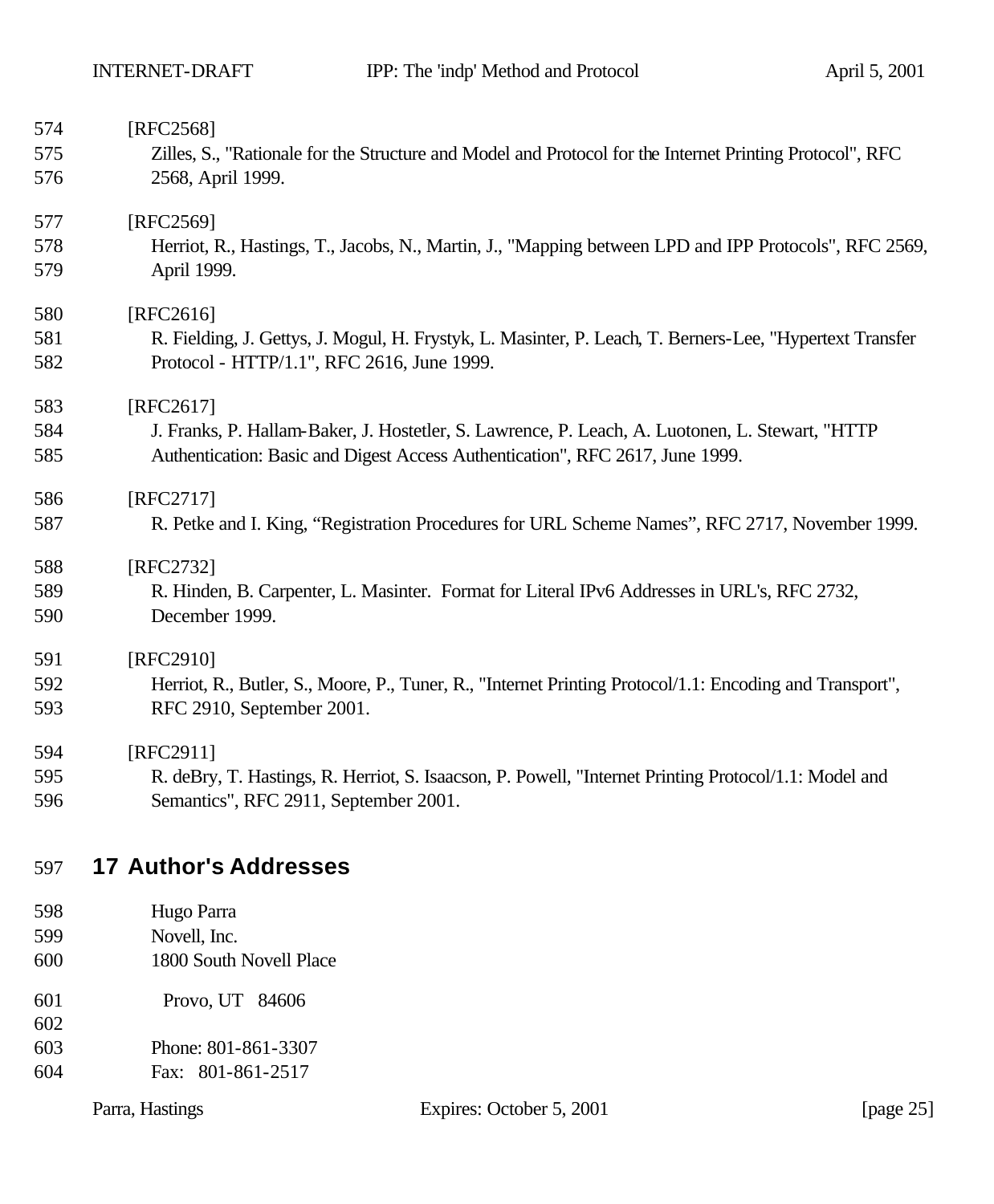| 605 | e-mail: hparra@novell.com |
|-----|---------------------------|
|-----|---------------------------|

| 607<br>Tom Hastings |
|---------------------|
|---------------------|

- Xerox Corporation
- 737 Hawaii St. ESAE 231
- El Segundo, CA 90245
- 
- Phone: 310-333-6413
- Fax: 310-333-5514
- e-mail: hastings@cp10.es.xerox.com
- 

# **18 Summary of Base IPP documents**

- The base IPP documents includes:
- Design Goals for an Internet Printing Protocol [RFC2567]
- Rationale for the Structure and Model and Protocol for the Internet Printing Protocol [RFC2568]
- Internet Printing Protocol/1.1: Model and Semantics [RFC2911]
- Internet Printing Protocol/1.1: Encoding and Transport [RFC2910]
- Internet Printing Protocol/1.1: Implementer's Guide [ipp-iig]
- Mapping between LPD and IPP Protocols [RFC2569]
- Internet Printing Protocol (IPP): IPP Event Notification Specification [ipp-ntfy]
- The "Design Goals for an Internet Printing Protocol" document takes a broad look at distributed printing functionality, and it enumerates real-life scenarios that help to clarify the features that need to be included in a printing protocol for the Internet. It identifies requirements for three types of users: end users, operators, and administrators. It calls out a subset of end user requirements that are satisfied in IPP/1.0 [RFC2566,
- RFC2565]. A few OPTIONAL operator operations have been added to IPP/1.1 [RFC2911, RFC2910].
- The "Rationale for the Structure and Model and Protocol for the Internet Printing Protocol" document describes IPP from a high level view, defines a roadmap for the various documents that form the suite of IPP specification documents, and gives background and rationale for the IETF working group's major decisions.
- The "Internet Printing Protocol/1.1: Model and Semantics" document describes a simplified model with abstract objects, their attributes, and their operations that are independent of encoding and transport. It introduces a Printer and a Job object. The Job object optionally supports multiple documents per Job. It also addresses security, internationalization, and directory issues.
- The "Internet Printing Protocol/1.1: Encoding and Transport" document is a formal mapping of the abstract operations and attributes defined in the model document onto HTTP/1.1 [RFC2616]. It defines the encoding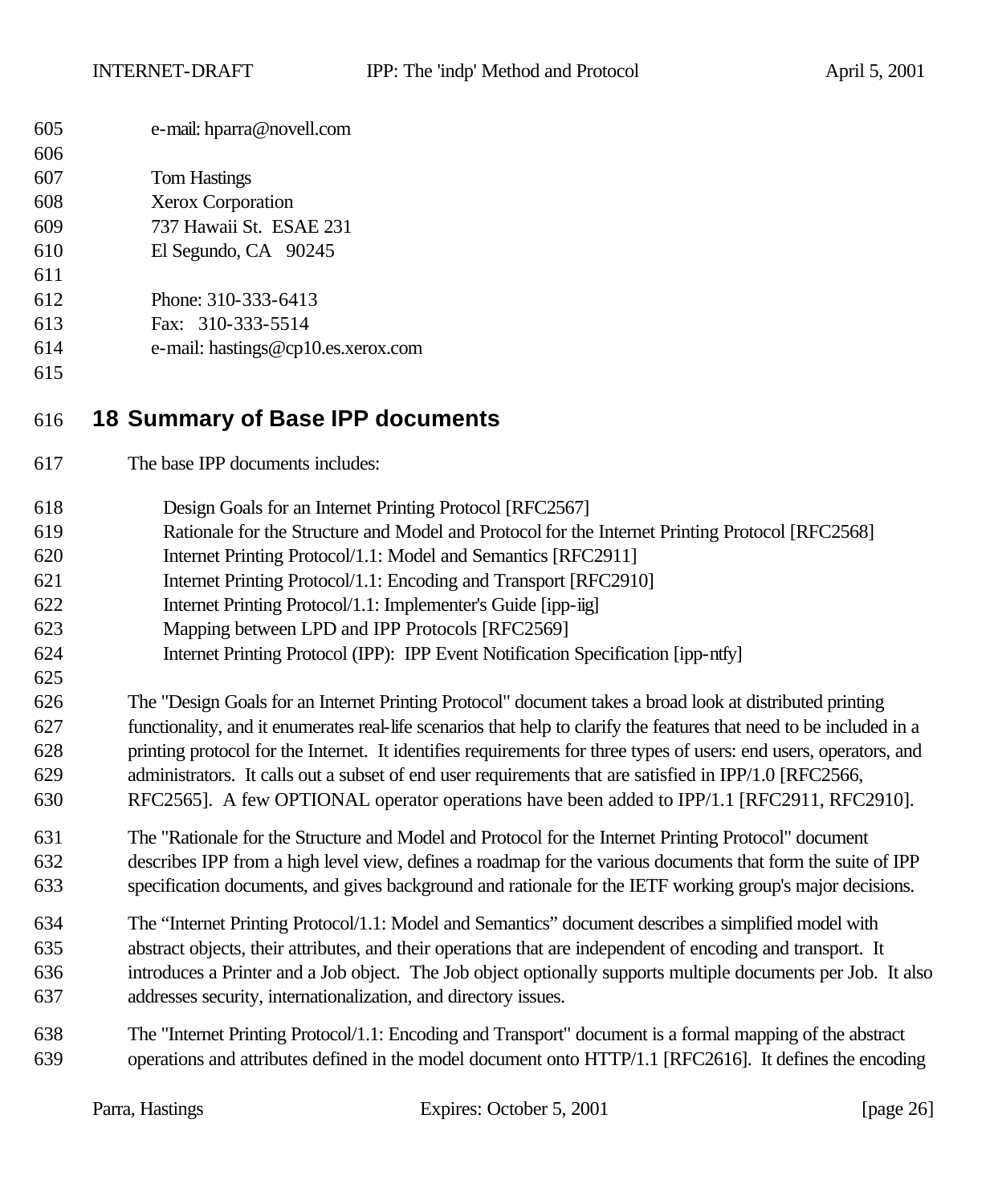rules for a new Internet MIME media type called "application/ipp". This document also defines the rules for transporting a message body over HTTP whose Content-Type is "application/ipp". This document defines the 'ipp' scheme for identifying IPP printers and jobs.

 The "Internet Printing Protocol/1.1: Implementer's Guide" document gives insight and advice to implementers of IPP clients and IPP objects. It is intended to help them understand IPP/1.1 and some of the considerations that may assist them in the design of their client and/or IPP object implementations. For example, a typical order of processing requests is given, including error checking. Motivation for some of the specification decisions is also included.

- The "Mapping between LPD and IPP Protocols" document gives some advice to implementers of gateways between IPP and LPD (Line Printer Daemon) implementations.
- The "Internet Printing Protocol (IPP): IPP Event Notification Specification" document defines an extension to IPP/1.0 [RFC2566, RFC2565] and IPP/1.1 [RFC2911, RFC2910]. This extension allows a client to
- subscribe to printing related Events by creating a *Subscription Object* and defines the semantics for delivering
- asynchronous *Event Notifications* to the specified *Notification Recipient* via a specified *Delivery Method*
- (i.e., protocols) defined in (separate) Delivery Method documents.

# **19 Full Copyright Statement**

Copyright (C) The Internet Society (2001). All Rights Reserved.

 This document and translations of it may be copied and furnished to others, and derivative works that comment on or otherwise explain it or assist in its implementation may be prepared, copied, published and distributed, in whole or in part, without restriction of any kind, provided that the above copyright notice and this paragraph are included on all such copies and derivative works. However, this document itself may not be modified in any way, such as by removing the copyright notice or references to the Internet Society or other Internet organizations, except as needed for the purpose of developing Internet standards in which case the procedures for copyrights defined in the Internet Standards process must be followed, or as required to translate it into languages other than English.

- The limited permissions granted above are perpetual and will not be revoked by the Internet Society or its successors or assigns.
- This document and the information contained herein is provided on an "AS IS" basis and THE INTERNET SOCIETY AND THE INTERNET ENGINEERING TASK FORCE DISCLAIMS ALL WARRANTIES, EXPRESS OR IMPLIED, INCLUDING BUT NOT LIMITED TO ANY WARRANTY THAT THE USE OF THE INFORMATION HEREIN WILL NOT INFRINGE ANY RIGHTS OR ANY IMPLIED WARRANTIES OF MERCHANTABILITY OR FITNESS FOR A PARTICULAR PURPOSE.